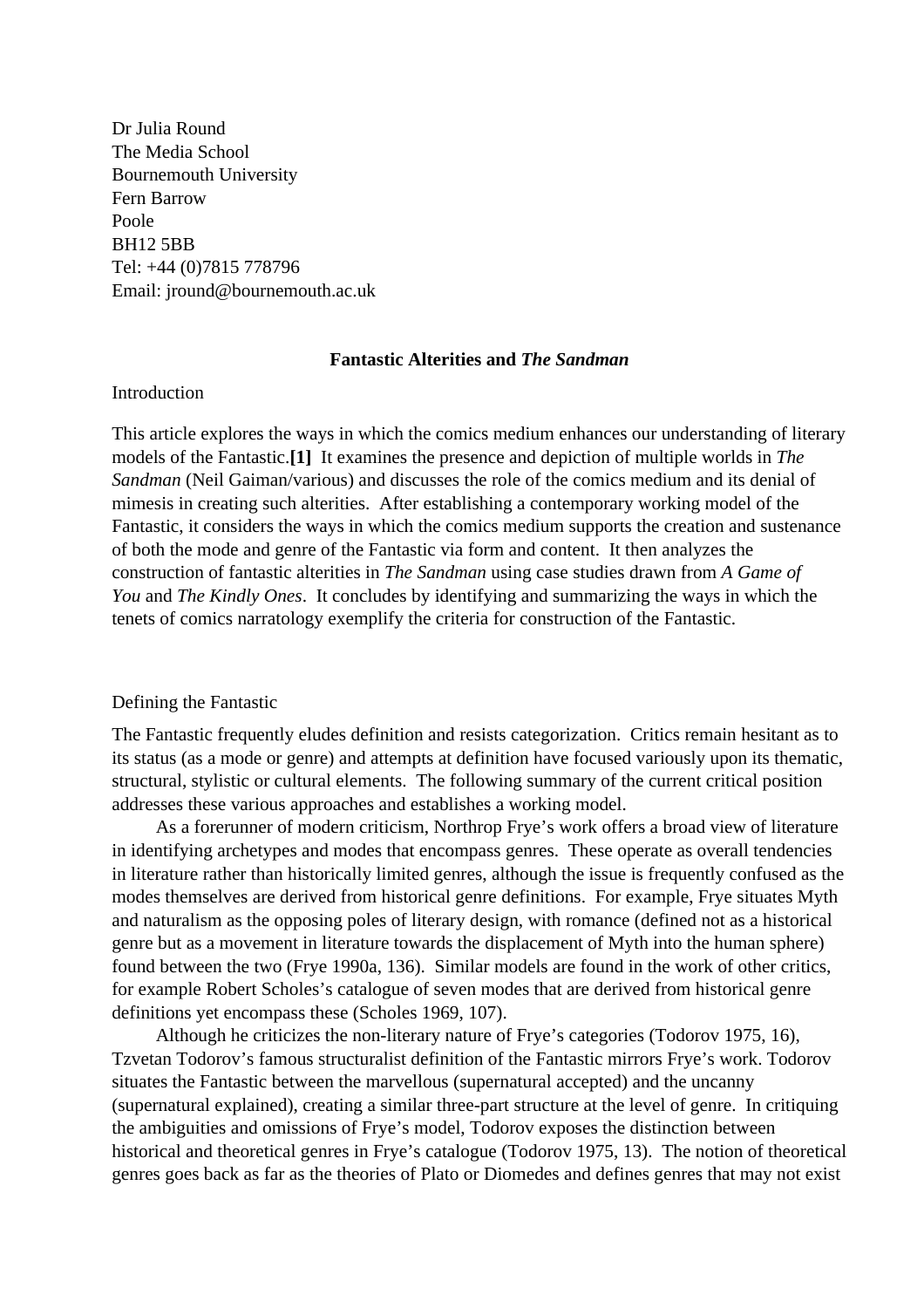alongside those that do. Todorov then proceeds to create a similarly theoretical model of the Fantastic. His critique of Frye seems supported (for example by Frye's own insistence in his work on the autonomy of literary criticism (Frye 1990a, 6) while denying any such selfsufficiency to his literary categories), and Todorov's structuralist model remains the cornerstone definition of the Fantastic to date.

Todorov identifies three textual levels within his critical model (the verbal, the syntactical and the semantic) and proposes that the "moment of hesitation" that defines the Fantastic may be located on any of these levels (1975, 20). Whereas previously this hesitation commonly referred to perception (and therefore was most often found in the verbal area – referring to both the utterance itself and its performance, and thereby involving both the speaker/narrator and the listener/reader), Todorov proposes that language has now replaced perception as the defining factor of fantastic discourse. Consequently he concludes that hesitation is also observable both in the syntactical relations between different parts of the text, and in its semantic content (its themes, which he identifies as being either of the self or the other).

By specifically addressing the Fantastic and adding a syntactic dimension, Todorov's study breaks with previous criticism. Much of this touches on the Fantastic only as a part of a wider categorization of literary criticism (Frye) or generic theory—as Robert Scholes describes his own work: situating it between the generalizations of modal theory and the preciseness of genre study (1969, 111). Even those studies specifically directed at the Fantastic (such as John Cawelti's work on deductive genre theory, or the formalist work of Vladimir Propp) focus only on the text's semantics.

Of the preceding studies, Propp's *Morphology of the Folktale* (first published 1928) is perhaps the most significant. It explores the text at the narrative level, focusing on its overt content and themes. Through syntagmatic analysis of individual narratives, Propp identifies thirtyone functions that he claims are common to the narrative structure of all Russian wondertales. By focusing exclusively on this limited body of work, Propp's study also includes an implicit cultural element, although this is not explicitly considered in *Morphology*. However, Propp's later book, *Theory and History of Folklore*, expands upon his earlier observations to consider the semantics of his wondertales in a cultural context: concluding that folklore reinterprets the images of the old social system in order to depict the unusual in impossible dimensions (1984, 11).

Propp also comments (somewhat more widely) that, in this way, genres may be classified according to their relationship with reality:

The character of a genre is determined by the kind of reality it reflects, the means by which reality is expressed, the relation to reality, and its assessment. Unity of form results in unity of content, if by content we understand not only the plot but also the intellectual and emotional world reflected in the work. It follows that unity of form is sustained by everything called content and that the two cannot be separated. (1984, 41)

In this way Propp gives his semantic study a syntactical dimension and, although the resulting model has been criticized (for example by Claude Lévi-Strauss), it has also been successfully defended.[2]

Subsequent criticism has built upon these previous models in various ways. Defining the Fantastic in terms of its relationship with reality is further supported by the work of Kathryn Hume, who defines fantasy as one of the overall impulses (together with mimesis) that underlie all literature (Hume 1984, xii) and subdivides it into four different modes according to its response to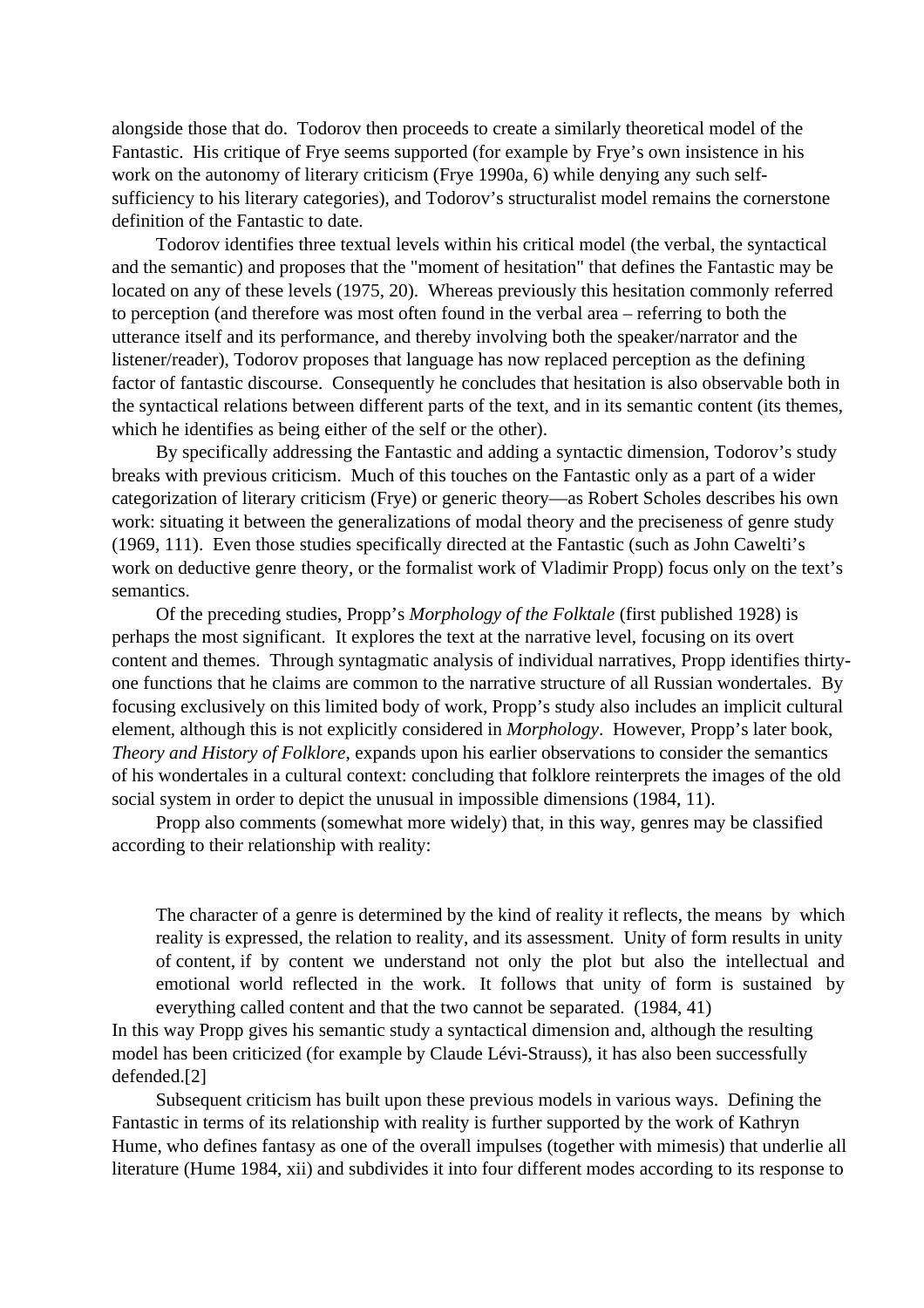reality (55). While this inclusive definition is certainly non-restrictive it is of small help in defining exactly what fantasy might be except a departure from reality.

Rosemary Jackson's *Fantasy: The Literature of Subversion* (1981) seeks "to extend Todorov's investigation from being one limited to the *poetics* of the Fantastic into one aware of the *politics* of its forms" (Jackson 1981, 6) in order to consider the cultural formation of the Fantastic. Jackson also defines the Fantastic/fantasy (she uses the two terms interchangeably) as a mode that assumes different generic forms (32) and uses a linguistic metaphor (which parallels Claude Lévi-Strauss's structuralist approach to Myth) to clarify this. The mode of the Fantastic is the *langue* from which various *parole* (genres or forms) derive, according to its interpretation and the surrounding historical situation (7).

Jackson has been criticised most for her indiscriminate use of terminology (see for example Traill 1996, 6 and Cornwell 1990, 27), but her work does introduce two important terms: "alterity" and "paraxis." "Fantasy re-combines and inverts the real, but it does not escape it: it exists in a parasitical or symbiotic relation to the real" (20). Fantastic worlds are therefore alterities – "this world re-placed and dis-located" (19), and Jackson defines this process of transformation and replacement as paraxis – signifying "par-axis," being that which lies alongside the main body (or axis) (19). Jackson further notes the significance of her optical metaphor (paraxis is a technical term referring to an illusory area of perceived unity after light refraction), alerting us to the significance of perception in defining the Fantastic.

In adding a cultural dimension to Todorov's model, Jackson's criticism is largely semantic in nature, and much of her study is concerned with identifying the Fantastic's themes (such as invisibility, transformation, and dualism) and motifs (vampires, mirrors, shadows, ghosts, madness, and dreams) in her selected texts. It is again worth noting that all these revolve around difficulties of perception and the problematization of vision (45). However, she does also apply her criticism, albeit briefly, to the syntactical dimensions of the text, supporting Todorov's model in commenting that anxiety and hesitation may be found in the work's structure (28). Nonetheless, her work is not able to provide a new model for future criticism, but instead uses Todorov's model to inform a series of observations that connect a variety of works in terms of their structural characteristics and underlying semantic themes.

Subsequent criticism has continued to redefine Todorov's model in a similar manner, using stylistic and semantic deconstructions of fantastic literature to justify modifications. In *A Rhetoric of the Unreal* (1981), Christine Brooke-Rose attempts to define the Fantastic stylistically, providing an analysis of previous critical models and genre-based theories. She redefines Todorov's notion of hesitation in terms of the text's implied author and reader (as well as its narrator and narratee) and analyzes the text's related stylistic features. She concludes that the textual codes used are necessarily either over- or under-determined: we are given either too much (conflicting) information, or not enough, which sustains the Fantastic (Brooke-Rose 1981, 112). Not for the first time, attention is drawn to the stylistic strategies common to the Fantastic, such as unreliable narration.

Later critics' work continues in this vein, reassessing and adapting Todorov's model in order to both refine its applicability and inform discussion of the types of strategies common to the Fantastic. A.B. Chanady's *Magical Realism and the Fantastic* (1985) attempts to clarify and distinguish between these two terms, treating them as similar modes. Commenting that "critics do not even agree whether it is a mode, a genre or an attitude towards reality" (1985, 1), Chanady goes on to draw attention to the confusions of Todorov's system (where despite naming the Fantastic as a genre, he nonetheless situates it between two modes (1)). She instead adds the Fantastic to Robert Scholes's catalogue of seven modes and discusses it at this level.

Although she does not adopt Jackson's alterity terminology, Chanady also notes that fantastic literature is set in a world "very similar" (though not identical) to our own (5), in contrast to fairy tale, which takes place in the world of the outright marvellous. She defines three criteria for the presence of the Fantastic/magical realism: the copresence of the natural and supernatural; antinomy between the two; and authorial reticence (31). The treatment of these factors is, for Chanady, the distinguishing factor between magical realism and the Fantastic: whereas the copresence of the natural and supernatural is normalized by the presence of a realistic framework in magical realism, this is denied in the Fantastic. The antinomy of the supernatural and natural is thereby resolved in magical realism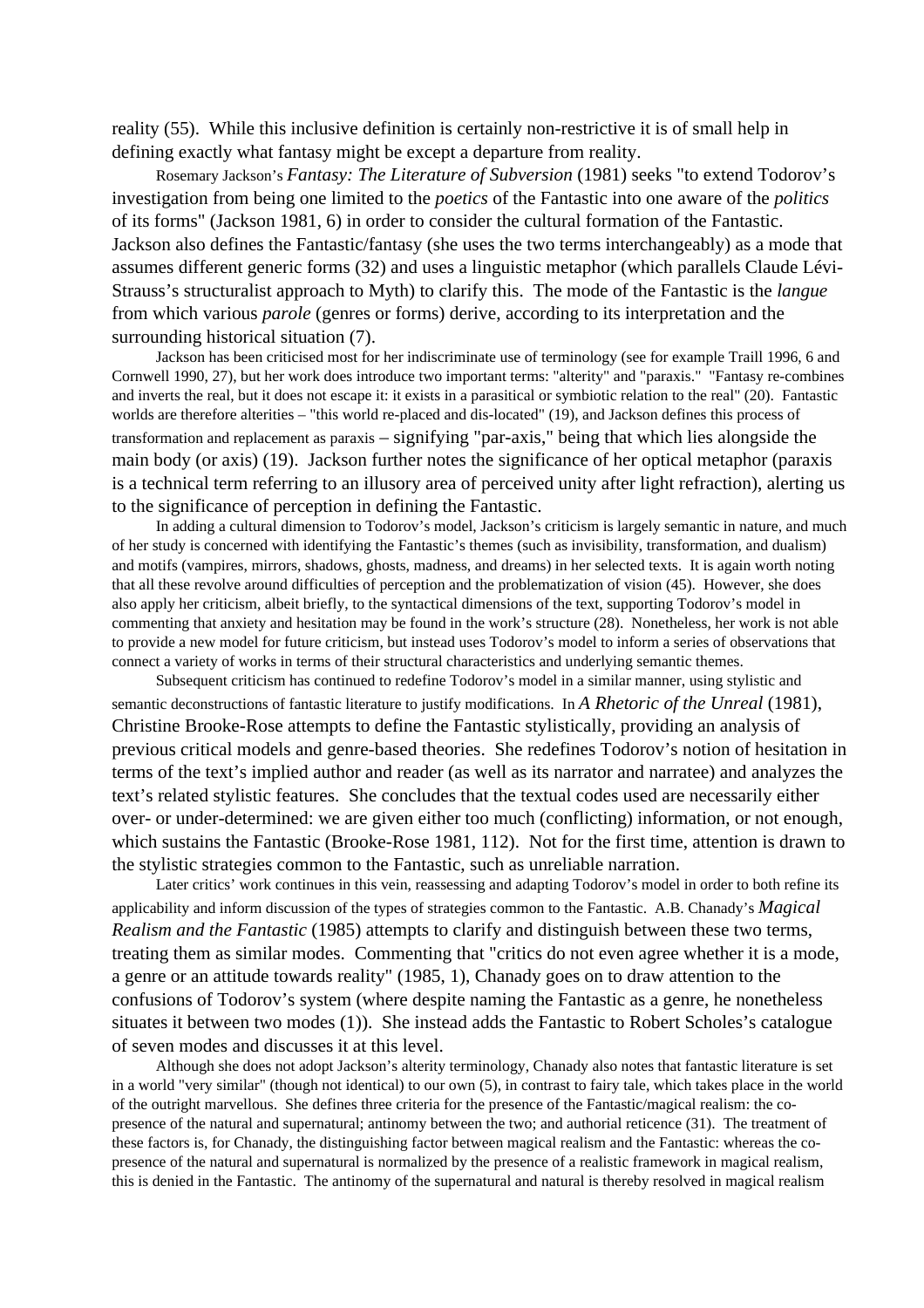and authorial reticence leads to acceptance, whereas such contradictions are foregrounded in fantastic literature and uncertainty prevails (11).

Chanady's attempt to distinguish between the two terms is made less clear for some readers by her use of Spanish-American narratives, which are included without translation. However, her method leads to closer study of the strategies used to enable authorial reticence (such as singularization) and she concludes by suggesting further areas for research that include the character of the narrator, use of subjectivity, characteristics of enunciation, and closer analysis of structural elements such as the use of suspense, suggestion and so forth.

Neil Cornwell's study *The Literary Fantastic* (1990) seeks to link the Fantastic to both gothic and postmodern literature and in so doing offers a comprehensive literature review of many of the models examined thus far. For Cornwell's purposes, Todorov's genre theory of the Fantastic exists within the broader mode that Cornwell names as fantasy, although he notes that fantasy also exists as a sub-genre (for example Tolkien-esque fiction), and in addition defines the Fantastic as a quality that may be found in works such as the uncanny (31).

Cornwell also looks backwards to gothic fiction and aligns David Punter's definition of "paranoiac fiction" with the Fantastic (53). In this sense he again strengthens the case for consideration of the Fantastic as an overall mode rather than a historically limited genre – and goes on to criticise the narrow period from which Todorov's examples are drawn (141). Although it is clear that many of the best examples of fantastic fiction are to be found in certain eras, its applicability to the disparate periods of gothic and postmodernism refutes such a limitation. Cornwell's work therefore aligns with Jackson's in treating the Fantastic as a mode that assumes various forms according to its historical context.

As Cornwell notes, the literary Fantastic has many similarities with the postmodern, a link further supported by his identification of the current preponderance of fantastic literature. Similarly, Scholes's definition of contemporary writing as fragmented and distorted applies equally to both the Fantastic and modernist/postmodernist fiction. Some of the more general surrounding literary criticism further emphasises this point.

This includes *Romancing the Postmodern* (1992), in which Diane Elam links the "excess characteristic" (Elam 1992, 1) of romance to postmodernism: considering romance both as a postmodern genre and as postmodernism itself (12). In so doing, she treats postmodernism not as following modernism, but as its counter-discourse (3), commenting that "postmodernism does not simply happen after modernism but is a series of problems present to modernism in its continuing infancy" (9) and hence focusing on texts that are problematized by their inclusion of romance (4). In my view, by situating romance in opposition to literary realism, defining it as "excess", commenting that its character remains "an uncertainty" (7), and focusing on its problematic tendencies, Elam's treatment of the concept may inform discussion of the Fantastic (if not outright fantasy). She also adds a gender dimension to her study in her consideration of woman "as the figure of the self-excess of romance" (17).

Bruno Latour takes a similar perspective on the coexistence of modernism and postmodernism in *We Have Never Been Modern* (1993), arguing that the historically limited genres of modernism and postmodernism are illusory and that, in fact, modernism has never existed in accordance with its own constitution. As such, he defines postmodernism not (as it presents itself) as the end of history, but instead locates it in the perpetual impasse of the avant-garde (Latour 1993, 62). In so doing, his work, like Elam's, accords with Jean-François Lyotard's definition of postmodernism, as "not modernism at its end but in the nascent state, and this state is constant" (Lyotard 1984, 79).

A similar revelation exists in *The Space of Literature* (1982), in which Maurice Blanchot offers an inverted way of approaching literature as a silent empty space. Blanchot argues against common literary perception in proposing that art is not the real made unreal; that we do not ascend from the real world to art, but instead emerge from art towards what appears to be a mutualized version of our world (Blanchot 1982a, 47). Literature dwells in a silent, empty space and similarly is only able to be defined in terms of its negative attributes, such as the power to stop writing (25). As such, it is inward-looking: concerned only for its own essence (42). The illusory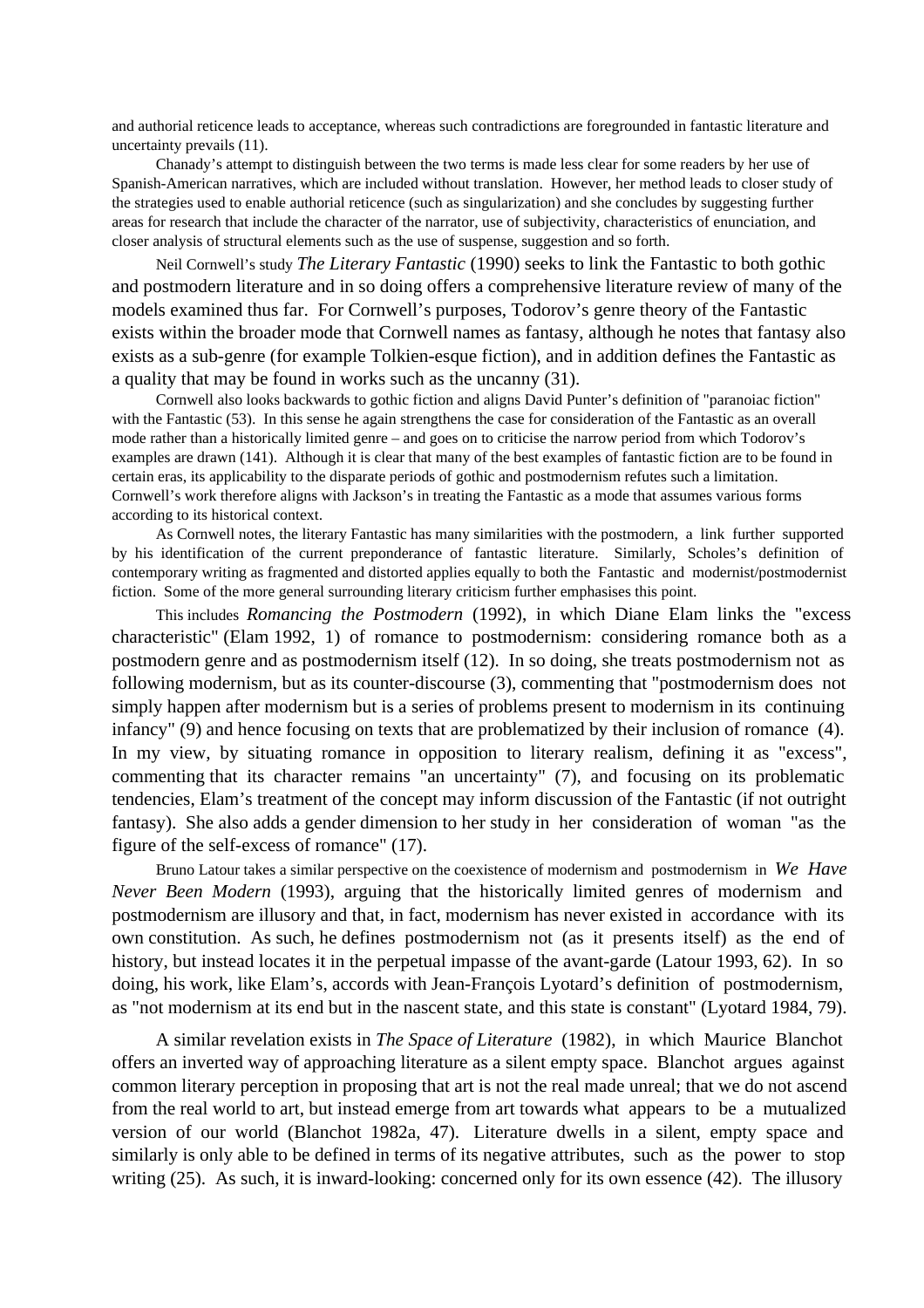space accorded to the Fantastic by some of the literary models discussed above, together with the reversal of the real and fictional worlds that underpins Blanchot's framework, again seem to tie his model to the Fantastic.

The idea of literature as that which "has become concerned for its own essence" (42) also evokes the notion of metafiction: a form common to the postmodern. Patricia Waugh defines metafiction as "a term given to fictional writing which self-consciously and systematically draws attention to its status as an artifact in order to pose questions about the relationship between fiction and reality" (Waugh 1984, 40). However, she also defines it as "a tendency or function inherent in *all* novels" (42) and identifies many metafictional techniques that are shared by the Fantastic, such as the defamiliarization of language, an undermining of the omniscient narrator (49), or the setting up of an opposition between the construction and breaking of illusion (52). In this way metafictional texts explore the concept of fiction and expose reality itself as a mere concept. These elements inform the mode of the Fantastic.

Cultural studies that focus on the historical genre of the Fantastic do, however, provide further information as to its function and enable semantic discussion. John Cawelti notes that, while the genre is universal, the formula behind it is cultural (Cawelti 1984, 57), and as such it may be said that studies such as Propp's *Morphology* can inform on both levels. Cawelti concludes that formula fiction has a ritualistic function: to reaffirm cultural values (100), and Jack Zipes's work on fairy tales offers a similar conclusion (Zipes 1988, 143). Zipes's semantic consideration draws a distinction between the functions of the oral tradition of fairy tale and those of its written form and as such offers a syntactical element that is further enhanced by his observation that the structure of the tale is designed to facilitate recall (for example in its use of tasks as signs, or the absence of names) (Bannerman 2002, npag).

The various works of Marina Warner offer a similar thematic deconstruction of many of the dominant themes, motifs and symbols of fairy tale as Warner traces the historical development of this genre. She identifies changes in the depiction of certain motifs—such as the witch figure (Warner 2000, 12)—and in this way links the semantic content of fairy tale firmly to its historical context.

As this discussion demonstrates, while cultural and semantic theories focus upon cataloguing the motifs and themes of the Fantastic, contemporary syntactic models have refined Todorov's framework to emphasise the textual structure rather than the subjective reader response. This enables consideration of the Fantastic in terms of its relationship with reality (a notion prefigured by Propp and Hume), as in the work of Nancy Traill, who uses a theory of fictional worlds (derived from possible worlds) to examine the stylistic and semantic elements of the Fantastic. Like A.B. Chanady, Traill redefines reader hesitation as the co-presence of the natural and supernatural within the text, arranged in alethic opposition (Traill 1996, 9). She identifies various modes of the Fantastic (such as the disjunctive, outright fantasy, the ambiguous, or the paranormal) and (commenting on Jackson and Todorov's definitions) defines these as being tied to a moment in history while also transcending it (20). She further reviews terms such as realism in this way, distinguishing between the historical movement (realist fiction) and the ahistorical requirement (mimesis) (43).

As such, fantastic-specific criticism has provided (and subsequently modified) a framework for analyzing fantastic texts syntactically that is enhanced by its observations of the narrative techniques common to this model. These include: narrative remove, authorial reticence, over- or under-determination, floating signifiers, the use of figurative rather than literal discourse, and irreversible temporality, to name but a few. The semantic focus of other criticism from this school similarly identifies its relevant themes (such as transformation, invisibility, and dualism) and the symbols and motifs used to emphasise these.

These critical areas seem important to a contemporary conception of the Fantastic, and will hopefully be further informed by this article's subsequent case studies. These will be performed using a model of the Fantastic derived from the critics mentioned above and which is defined as follows: The Fantastic is an overall mode or tendency in fiction that has spawned various historical genres. These genres include those named by Todorov as fantastic, uncanny, or marvellous (which last is also known as magical realism or fantasy), and also the newer genres of the paranormal, science fiction and so forth. From this point on it therefore seems appropriate to distinguish between the (ahistorical) mode of "the Fantastic" and the (historical) genre of "the fantastic," or "fantastic literature" (which is distinct from fantasy or magical realism, as noted).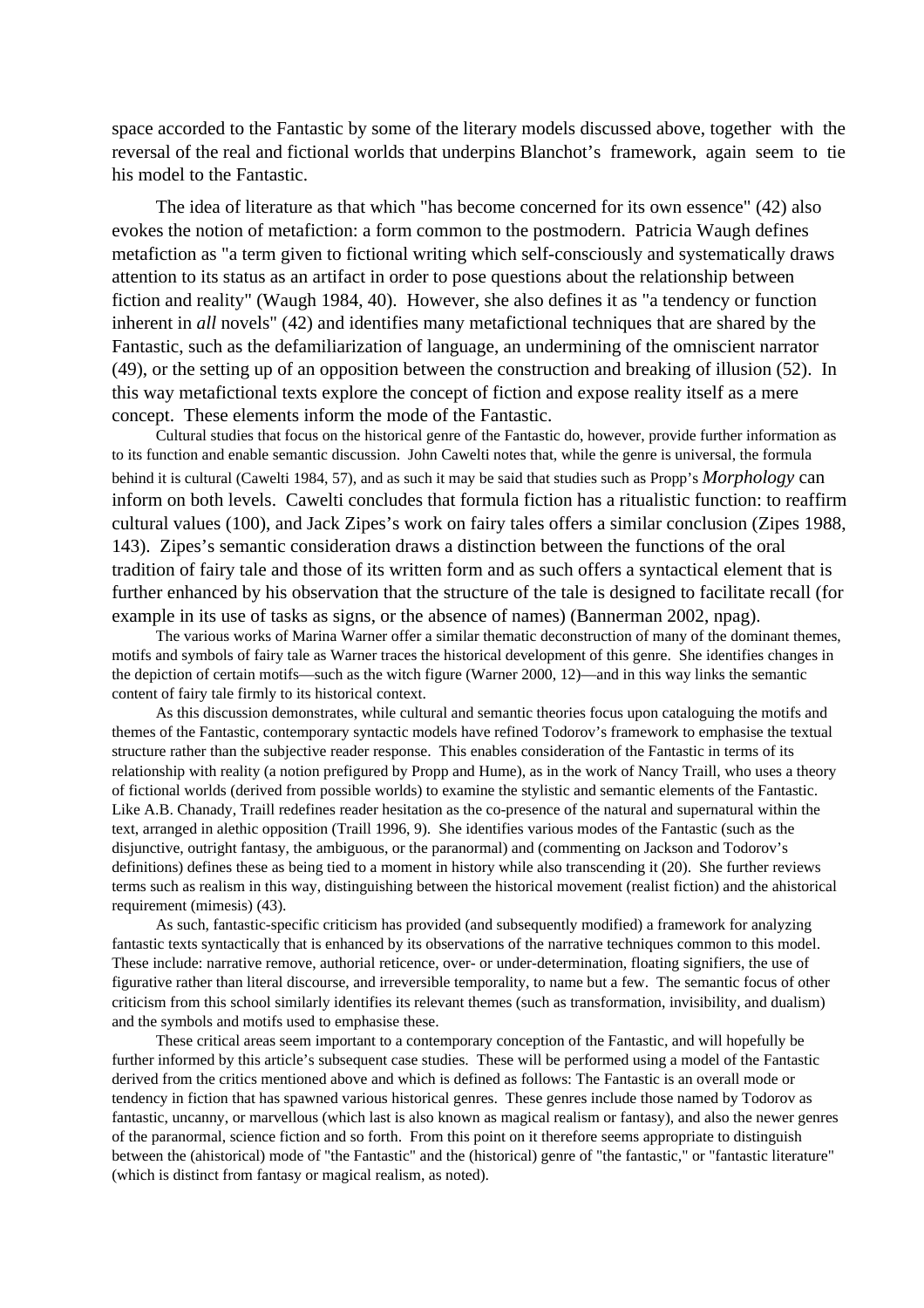As this article will examine the mode of the Fantastic at both a syntactical and semantic level it seems appropriate to define the conditions of the Fantastic textually. This follows later critical models in redefining Todorov's notion of hesitation as the co-presence of the natural and supernatural (while noting that this may be indicated by reader hesitation). This is the primary condition for identification of the mode of the Fantastic, which (depending on the treatment of this opposition and other textual and historical factors) may then spawn any of the genres mentioned above – such as magical realism/fantasy (if the co-presence of the natural and supernatural is normalised), or the fantastic/fantastic literature itself (where this juxtaposition is problematized).

#### Contemporary status

It seems important to note that the audience for fantastic literature aligns closely with that of comics. Like comics, the genre of fantasy literature is still perceived by many as children's literature. Similarly, fan conventions are events common to both comics and fantasy; and roleplaying games such as *Dungeons and Dragons* link the Fantastic to the same 'fanboy' or 'nerd' label applied to comics. Offshoots such as live role-playing further emphasize costuming as a common factor and this is again reinforced by the existence of conventions, where costumes (such as Star Trek uniforms or magicians' robes) are commonplace. Finally, fantastic literature, movies and associated merchandise are often sold in comic book shops and in this way the genre literally shares a space with comics – *Forbidden Planet* (one of the largest chains of comic book stores in the UK) describes itself on its website as "the world's LARGEST and BEST-KNOWN science fiction, fantasy and cult entertainment retailer" (see www.forbiddenplanet.com).

Fantasy blockbusters such as Peter Jackson's *Lord of the Rings* movie trilogy (2001-02) or J.K. Rowling's *Harry Potter* novels (the first of which was published in 1997) may be perceived as breathing new life into the genre; however it can be argued that this is deceptive. Jackson's movies have not legitimized fantasy in a wider sense by bestowing new credibility on older fantasy movies such as *The Beastmaster* (1982) or *Krull* (1983), and Rowling's success, although paving the way for imitators, has not made it any more acceptable for adults to read generic fantasy. In fact her books have been famously repackaged (using black-and-white photographs rather than character illustrations) for those adults who wish to read them in public without embarrassment. Likewise, the credibility that is afforded by the packaging of the glossy graphic novel and trade paperback forms or bestowed upon independent publishers (and even the literary DC Vertigo writers) mirrors this situation – as it should be remembered that this does not yet extend to general public perception of comics.

## Case study: *The Sandman: A Game of You*

*A Game of You* (the fifth *Sandman* trade paperback) tells a story split between two contrasting worlds – the dream world of its heroine, Barbie, and the "real" world of New York.[3] The presence of these two alterities invokes the Fantastic as we struggle to decide which world is most valid: which we should believe in. However, as Samuel Delaney alerts us in his introduction to the trade paperback, it is a mistake to read one world as fantasy and the other as reality. Delaney instead proposes that both worlds are fantasy, citing as evidence the mirroring and doubling of events between worlds and the parallels between characters such as George and Wilkinson, or Wanda and the Tantoblin (Delaney 1993, npag).

The natural and supernatural coexist within the setting of Barbie's dream world (which is known only as "THE LAND") – although in fact its introduction focuses entirely on its natural elements. This is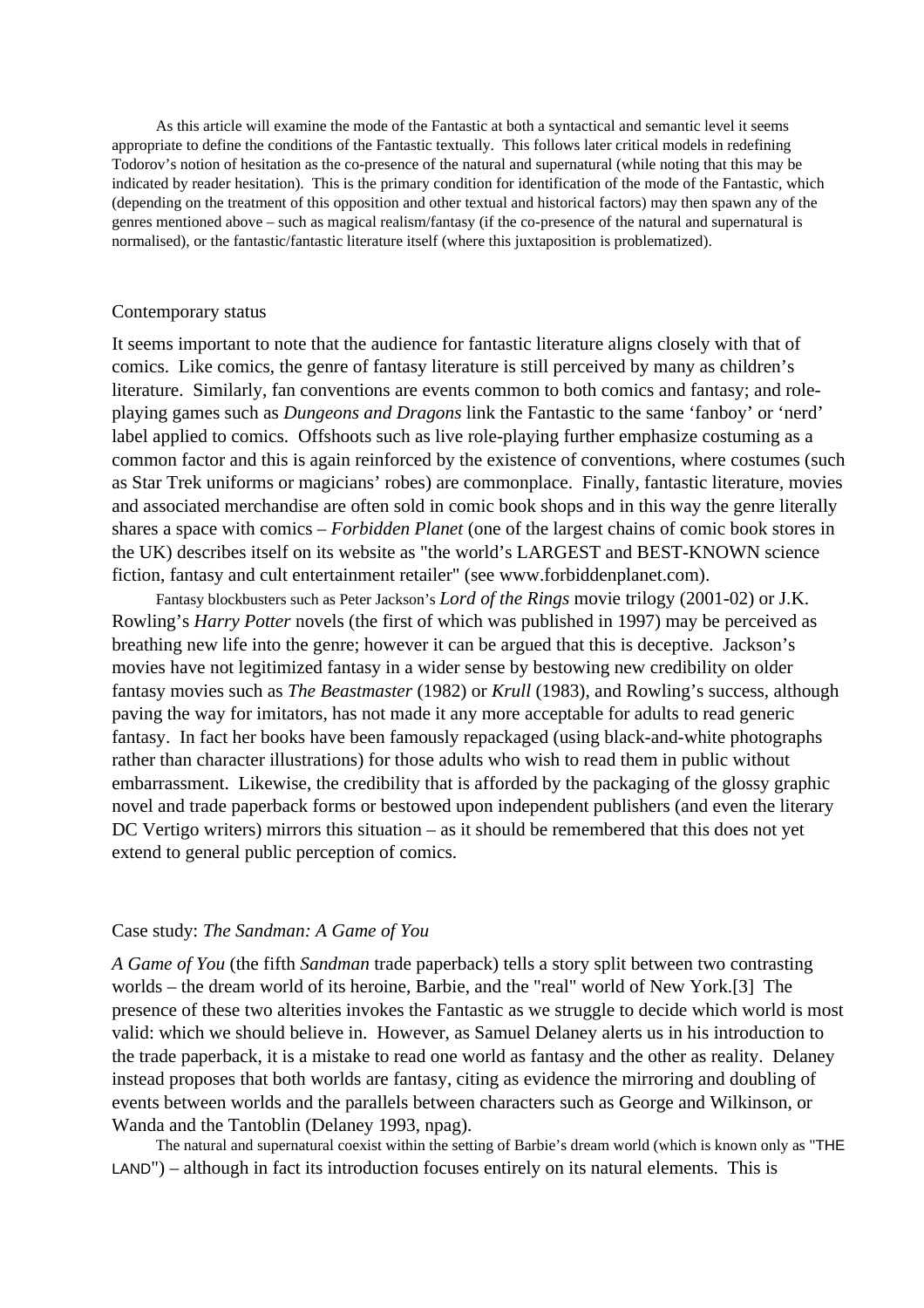primarily achieved by showing the opening conversation (between Luz, Prinado, Wilkinson and Martin Tenbones) without revealing the speakers to be talking animals (Gaiman 1993, 1.1.1- 1.3.3), and is further reinforced by the subject of their conversation, which indicates that the laws of life and death also apply here. The panels depict the dead body of the Tantoblin, the friend they are discussing (1.1.3).[4] In fact our first encounter with The Land (in *The Doll's House*) emphasizes this point, as it is introduced as: "BARBARA'S RICH DREAM-LIFE, MORE VALID AND TRUE THAN ANYTHING SHE FEELS WHEN WAKING" (Gaiman 1990, 6.15.1). At least initially, the unreal seems more real than the fiction's presentation of "reality."

Conversely, from the very first issue of this story arc, supernatural elements from The Land invade the New York setting. Barbie's escort, Martin Tenbones (a giant dog-like creature) crosses into this world to alert her to danger (1.15.2); ghostly cuckoos appear and then vanish in Barbie's room (1.24.4-5); and in the final panel her neighbor, George, reveals himself to be a servant of the Cuckoo (1.25.8). Following from my model of the Fantastic, these may be best defined as supernatural elements that sit at odds with the natural elements of the New York alterity and are treated as such—the police shoot down Martin Tenbones, believing him to be an escaped animal; Barbie panics upon seeing the cuckoos; and George is defined as abnormal as he is shown eating an entire (live) bird in one mouthful.

Barbie's response to the presence of the supernatural in her world is pure hesitation–she repeats Martin Tenbones's name more than once in disbelief and although his physical presence cannot be denied nonetheless continues: "BUT YOU'RE FROM MY DREAM…" (1.21.4). Similarly, the supernatural events (such as Thessaly's drawing down of the moon so she, Hazel and Foxglove may walk its path into The Land) have natural ramifications – as George (posthumously) tells Wanda: "THESSALY WASN'T JUST DOING SOMETHING UH **SPIRITUAL**. THAT WAS UH **PHYSICAL** TOO" (4.19.7). As such, these unnatural events cannot be dismissed and therefore the New York setting may, as Delaney alerts us, also be read as a fantastic alterity.

However, there is also a third alterity present in *A Game of You* – the world of The Dreaming.[5] This too is introduced in the first issue of the story arc (1.11.1-5, 1.12.1-7), although as Morpheus's domain it is not new to us. As such we know it to be real (within the confines of the text) yet also fantasy (in accordance with the willing suspension of disbelief that is the condition of fiction). As the master shaper and storyteller who will also turn out to be the god of Barbie's dream world and whose name, Murphy, derives from Morpheus (5.31.5), Morpheus and his realm may be read as a point of reference which adds a metafictional dimension to the text.

It seems, therefore, that the mode of the Fantastic informs all of the contrasting alterities within *A Game of You* with varying effects. Whereas in The Land the co-presence of the natural and supernatural is normalized, and as such may be read as representing the magical realism/fantasy genre; the contradictions we perceive in our introduction to the New York alterity alert us to its status as a fantastic setting. The third alterity of The Dreaming further utilises the Fantastic to create metafiction as it is revealed that Morpheus (who is often defined as a storyteller figure) is the literal creator of one of the worlds.

The opposition between the real and the unreal perceived in the worlds of The Land and New York produces a hesitation as we attempt to read this antinomy in various ways and decipher which world is real. The solution provided by the Cuckoo and reaffirmed by Barbie in the book's final pages, is that:

**EVERYBODY** HAS A SECRET **WORLD** INSIDE OF THEM.

i mean **EVERYBODY**. ALL OF THE PEOPLE IN THE WHOLE WORLD – NO MATTER **HOW** DULL AND BORING THEY ARE ON THE OUTSIDE.

inside them they've **ALL** GOT UNIMAGINABLE, MAGNIFICENT, WONDERFUL, STUPID, AMAZING **WORLDS**… NOT JUST ONE WORLD. **HUNDREDS** OF THEM. **THOUSANDS**, MAYBE. (6.19.2-4).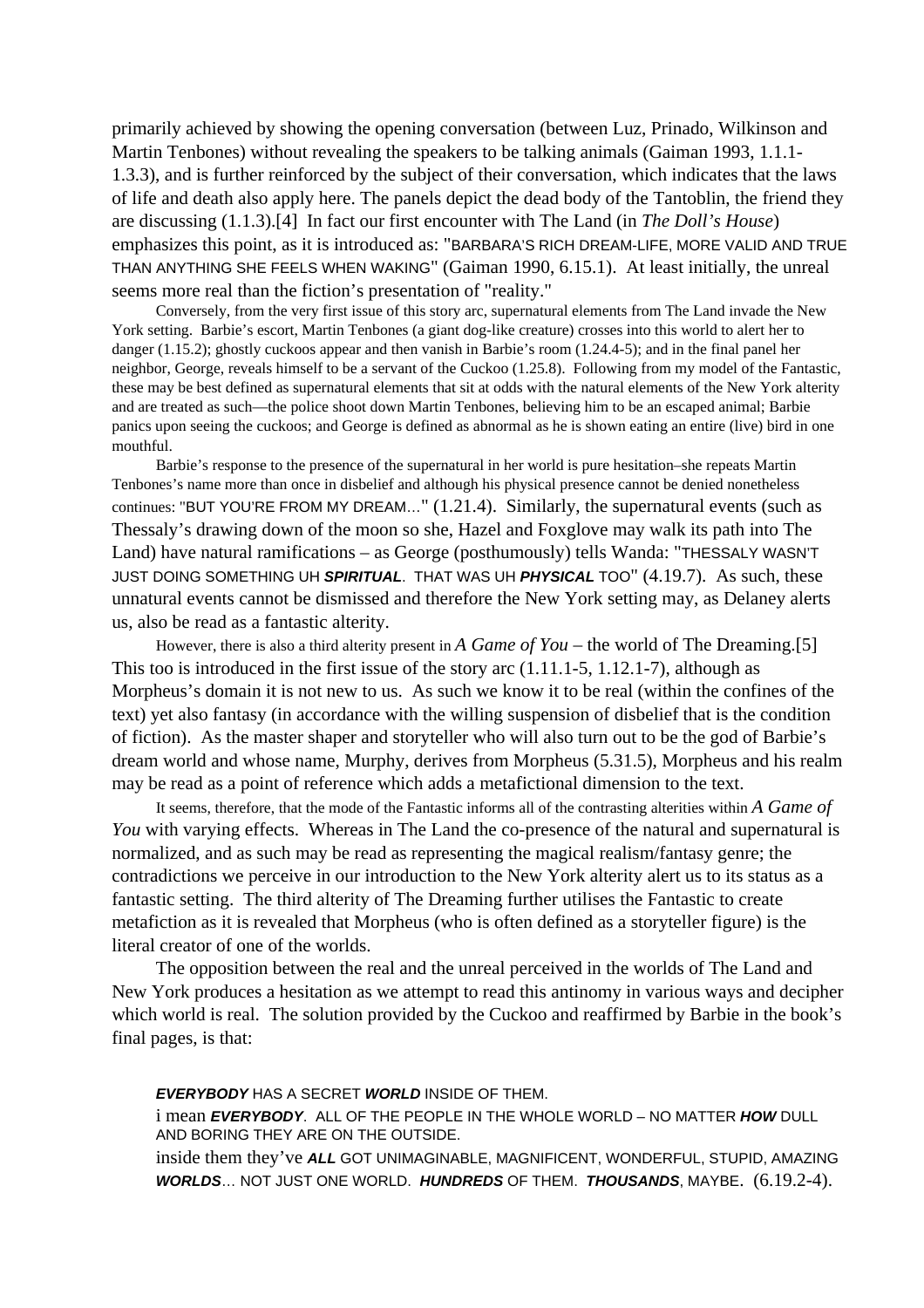However, it may be said that by offering such a non-physical explanation this solution is problematical not magical: supporting a view of the text as fantastic literature.

Intertextual references further blur the line between fantasy/reality and fiction/metafiction in all three worlds. These include Barbie's frequent mentions of *The Wizard of Oz* (4.18.2, 6.6.2, 6.10.1, 6.23.4) and her observation that "I FELT LIKE BILBO IN MIRKWOOD, IN THAT BIT WHERE THE GIANT SPIDERS GET THEM" (see fig. 1). Her question to Wilkinson and his answering confirmation that giant spiders do indeed exist in The Land plays expertly with the medium by using the gutter (between panels 3 and 4) to mislead the reader, before subverting their expectations (both regarding the existence of giant spiders and as to their "*good*" and "*timid*" nature). In this sense both medium and content support and sustain the hesitation necessary to the Fantastic.

Aside from the co-presence of the natural and supernatural, other textual features of *A Game of You* also reveal the Fantastic. Although a third person, omniscient narrative voice is used initially to describe some of the New York setting (2.9.1-5, 3.12.1-8), this is only used to introduce the setting of "THE LAND" and Barbie's voice provides all subsequent narration for this alterity (4.1.1 onwards). Unreliable narration is also overtly used in the New York setting: for example Martin Tenbones's description of the "high stone cliffs" (1.18.2) of the city, or the voice of Barbara Wong on WRAT radio; her comment that there's "**NO** CHANCE" the hurricane is returning is literally shown as false by the storm tearing down New York in the surrounding pictures (5.8.1-4). By the end of the trade paperback the omniscient narrator has been completely removed and, after her return from The Land, Barbie narrates the sixth and final section.

The defamiliarization of language is another technique common to the Fantastic, and is also used here in a number of ways. It exists in Martin Tenbones's misinterpretation of the city's buildings as stone cliffs, and a slight resonance may be found in the doubling of Barbara our heroine and the ill-informed radio presenter Barbara Wong, whose full name also references a character briefly introduced in *Preludes and Nocturnes* (Gaiman 1991, 7.8.1). The main focus of this technique is upon this notion of naming.

The anonymous nature of "THE LAND" is sustained by its elements, such as the underdetermined signifiers of the mysterious "HIEROGRAM," the "PORPENTINE," and the "TANTOBLIN."[6] That unseen speakers with equally strange and unexplained names introduce these further emphasizes this effect (1.1.1-1.3.3). Explanation is not forthcoming as the text progresses; when asked what the Hierogram is, Wilkinson is only able to respond "*It's um. Well, it's um. It's sort of more like an um. Well…*" (4.11.5). Similarly, the threat of "THE CUCKOO" remains unidentified until the fifth chapter – in answer to the question "WHAT **IS** THE CUCKOO?" George is only able to reply: "I…DO NOT…KNOW…IT IS THE CUCKOO…" (3.15.5). Insufficient information defamiliarizes these words so they become thingless names. Simultaneously, the visual nature of comics also enables many of these characters and figures to appear as nameless things, for example the initial depiction of the Tantoblin (1.1.3), the glowing eyes which are all that represent the opening speakers (1.3.3), or the first appearance of Martin Tenbones (1.15.2). Both the visual and verbal are under-determined.

In stark contrast, the real world suffers from an over-determination, specifically in its use of naming. Barbie's name has commercial and gender-based implications in invoking the popular children's doll, a link that her comments about her ex-husband Ken and his new girlfriend Sindy only emphasise (1.17.6).[7] Similarly, characters such as the transsexual Wanda are revealed as having multiple names and identities: as she explains, "**WANDA'S** MY REAL NAME, BARBIE-BABY. **ALVIN'S** JUST THE NAME I WAS **BORN** WITH" (1.17.8). Barbie's gesture at the end, amending her friend's tombstone with lipstick to read "WANDA" instead of "ALVIN" (6.21.4), further emphasizes this over-determination by demonstrating the mutability of names.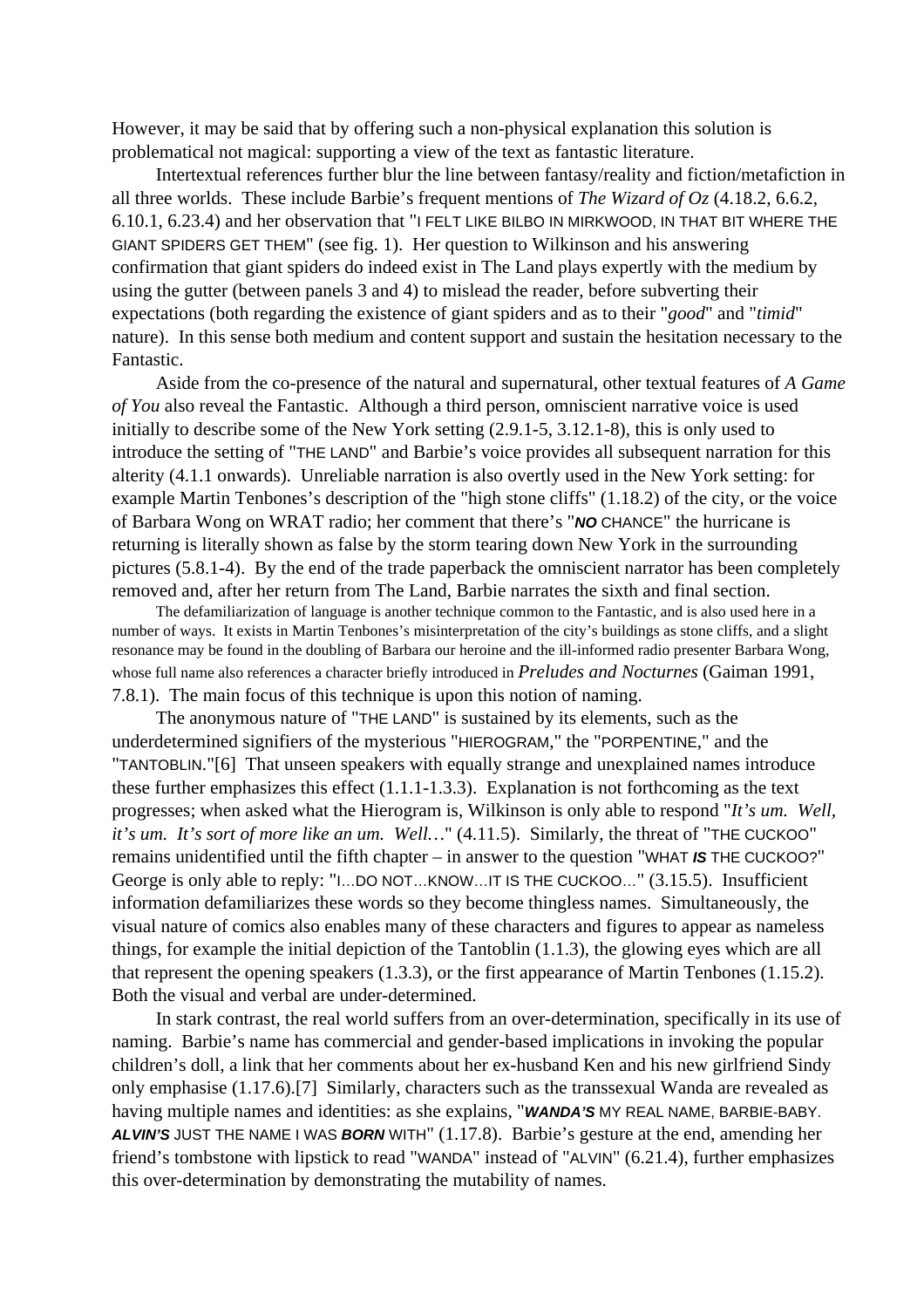Other characters such as Thessaly, whose name refers to her origins as a Thessalian witch rather than a personal identity – Morpheus and the moon both address her as "THESSALIAN" (3.19.1, 3.19.5, 6.4.1), also emphasize the insufficiency of a name as an identity. The rat Wilkinson's speech further stresses this point:

*I loved bein' a kid. I was one of seventeen children.*

We were all named Wilkinson – I suppose it was roughest on the girls, but we all got used to it in the end. […]

*I would've liked to've bin an only child. That way when someone shouts Wilkinson, you know if it's you or not.*

Mustn't grumble. Our parents were the salt of the earth.

Lovely people. It was just when they found a name they liked, they stuck with it. (4.13.1) This again alerts us to the links between naming, gender and identity.

Samuel Delaney provides a Marxist reading of *A Game of You* that probes its apparent support of a dominant ideology. This hinges on his observations that the only black character (Maisie Hill) and the only transsexual (Wanda) are killed off at the end of the comic "so that we can feel sorry for them, then forget about them." He concludes that: "Making the supernatural forces in the tale the enforcers of a dominant ideology is what makes it a fantasy – and a rather nasty one at that. And it remains just a nasty fantasy unless, in our reading of it, we can find some irony, something that subverts it, something that resists that fantasy" (Delaney 1993, npag).

However, Delaney does find the sort of irony he deems necessary in order for this ideology to be subverted—initially in the motifs and themes that are doubled and echo throughout both of his identified alterities. He aligns the initial references to the "**CUTE FROG MUG**" (Gaiman 1993, 1.8.6) that Wanda uses for Barbie's coffee with the Cuckoo's question "I'M AWFUL SWEET, AREN'T I? I'M **AWFUL** CUTE" and Barbie's response "YOU'RE … CUTE … AS A… / …BUTTON…" (5.6.5). This allows him to conclude that the supernatural forces' apparent support of the dominant ideology (to the reader's dismay, as Wanda is a likeable character) is actually no more than a comment on its sustenance by our natural world.

It seems to me that this parallel may in fact be taken a step further, as Barbie's observation "YECCHY COFFEE. / CUTE MUG, THOUGH" (1.10.6) can inform our later perceptions of the Cuckoo. Though she seems sweet and innocent on the outside; that which is inside is certainly not, as she plans to fly out of Barbie's dream world "INTO LITTLE GIRLS' MINDS AND LAY EGGS OF MY **OWN** THERE…" (5.27.2), in the "SECRET WORLDS" (5.23.4) that we all have inside ourselves. It seems that Gaiman uses the Fantastic in this way to explore an ideology that focuses specifically on notions of gendering. The Cuckoo explains:

BOYS AND GIRLS ARE DIFFERENT, YOU KNOW THAT?

little boys have fantasies in which they're faster, or smarter, or able to fly.

where they hide their faces in secret identities, and listen to the people who despise them admiring their remarkable deeds.

pathetic, bespectacled, rejected perry porter is secretly **THE AMAZING SPIDER**. GAWKY, BESPECTACLED, UNLOVED CLINT CLARKE IS REALLY **HYPERMAN**. **YES?** […] NOW, LITTLE **GIRLS**, ON THE OTHER HAND, HAVE DIFFERENT FANTASIES. MUCH LESS CONVOLUTED. THEIR PARENTS ARE NOT THEIR PARENTS. THEIR LIVES ARE NOT THEIR LIVES.

#### they are **PRINCESSES**.

lost princesses from distant lands.

and one day the king and queen, their **REAL** PARENTS, WILL TAKE THEM BACK TO THEIR LAND, AND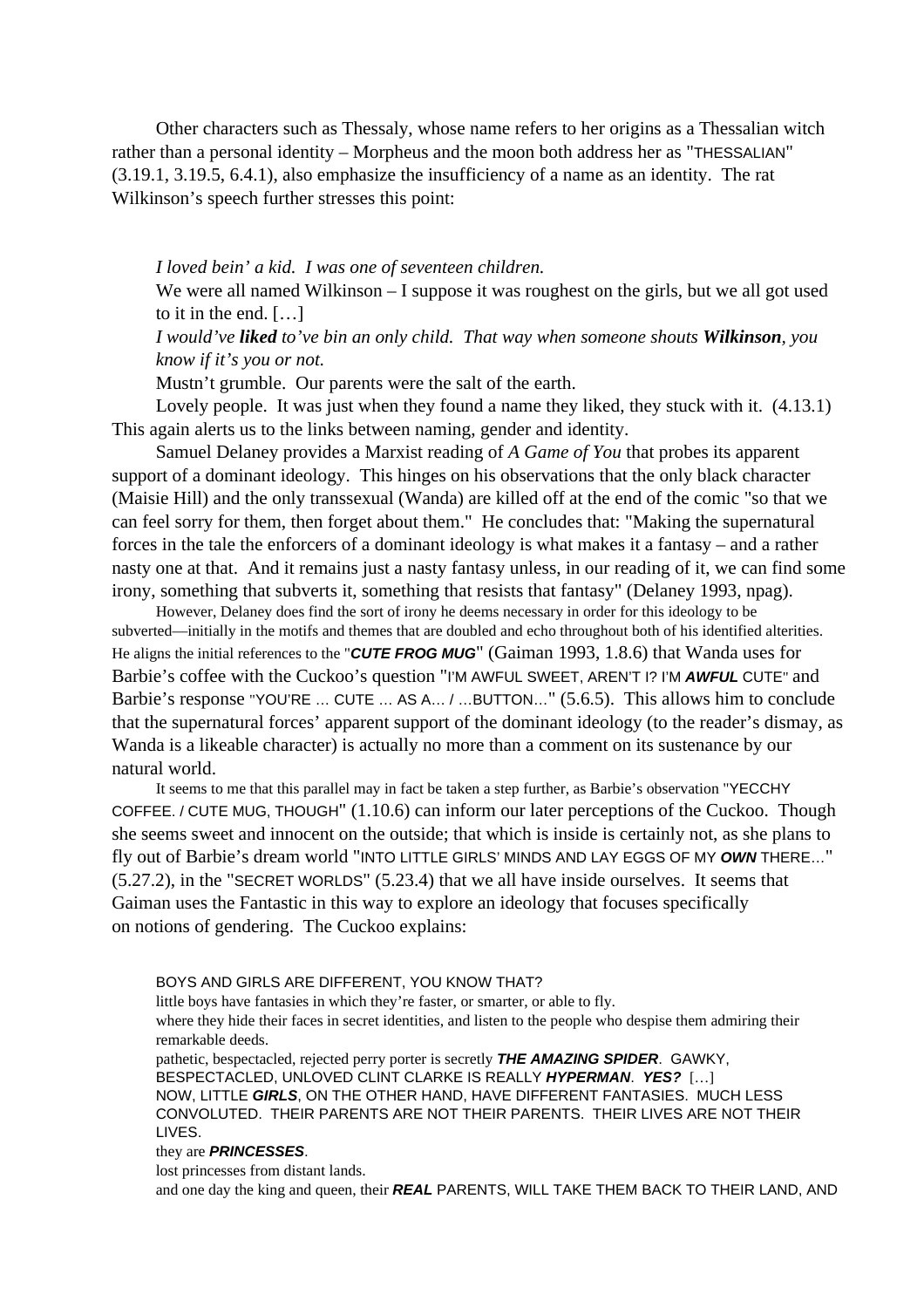THEN THEY'LL BE HAPPY FOR EVER AND EVER. little cuckoos. (5.4.5-5.5.2)

Gendered identity is clear at the beginning of the trade paperback, where the dominant ideology is enforced – Wanda's nightmare shows her confusion at her identity in revealing her self-image to be male while insisting she's a woman: "MY NAME ISN'T ALVIN. IT'S WANDA. / I'M A WOMAN" (2.12.6). As Wanda's nightmare continues, the visual medium further emphasises this; as the panels depict her as increasingly muscled and masculine (2.13.2). Similarly, Wanda's description of her adolescent fantasy of being a Weirdzo (an intertextual reference to the Bizarros)[8] is, according to the Cuckoo's rules quoted above, a masculine rather than a feminine fantasy.

Both society and nature align in their support of a rigid and unalterable gender taxonomy. Just as the moon will not let Wanda walk its path, "IT'S **CHROMOSOMES** AS MUCH AS ANYTHING" (4.19.5), Wanda's Aunt Dora says: "GOD GIVES YOU A BODY, IT'S YOUR DUTY TO DO WELL BY IT. HE MAKES YOU A BOY, YOU DRESS IN BLUE, HE MAKES YOU A GIRL, YOU DRESS IN PINK. / YOU MUSTN'T GO TRYING TO **CHANGE** THINGS" (6.14.3). Events such as Wanda's untimely death further support this, and even Morpheus says (speaking of the Cuckoo): "She acts according to her nature. / Is that evil?" (6.2.2). As Delaney notes, both the natural and supernatural elements of the comic reinforce the dominant ideology.

However, by the end of *A Game of You* the rules of identity formation have begun to shift and become less rigid. This may be seen in the focus on naming already discussed, but is made more overt as the book continues by comments such as "IDENTITY BLURS ON THE MOON'S ROAD" (5.9.1), or Barbie's regretful "I REALISE THAT I'M **ALREADY** BEGINNING TO FORGET WHAT WANDA LOOKED LIKE. / IS IDENTITY **THAT** FRAGILE?" (6.17.5). This shift in viewpoint is achieved through a motif of transformation, the treatment of which specifically relies upon consideration of the book's three alterities.

This motif of transformation most obviously invokes the Fantastic. As Marina Warner comments, tales of metamorphosis "embody the transformational power of storytelling itself, revealing stories as activators of change" (Warner 2002, 210). Barbie's amendment of Wanda's tombstone with lipstick (6.21.4) is, as noted, a transforming gesture, but it should also be acknowledged that it is an impermanent one: rain will wash the lipstick away in no time. However, the dream Barbie recalls from her coach journey to Kansas provides a different vision of Wanda as "PERFECT. DROP DEAD GORGEOUS. THERE'S NOTHING CAMP ABOUT HER, NOTHING ARTIFICIAL. AND SHE LOOKS HAPPY" (6.23.4). The presence of Death (Morpheus's elder sister) as her companion validates this vision of Wanda, and other visual elements of the panel further support it. Although comics' style of art can be used to fictionalize (such as Barbie's painted-on veil which is indistinguishable from the real thing), close perusal of Wanda's depiction at the start of the comic reveals clues as to her masculine identity, whereas in this final illustration she is indeed entirely feminine (see fig. 2).

Following from this, it may be argued that the actual structure of *A Game of You* is transformational, that two fantastic worlds have merged by the end of the comic. Textual indicators such as the continuation of Barbie's narration (rather than a return to an omniscient narrator) or the preponderance of intertextual fantasy references in the final chapter further support this – Barbie decides to take "THE DOROTHY OPTION" (6.6.2) to get her and her friends home safely from The Land; Wanda's funeral actually takes place in small-town Kansas (6.10.1); and in Barbie's dream the feminised Wanda "REMINDS ME OF GLINDA IN THE OZ MOVIE" (6.23.4). It may not even be too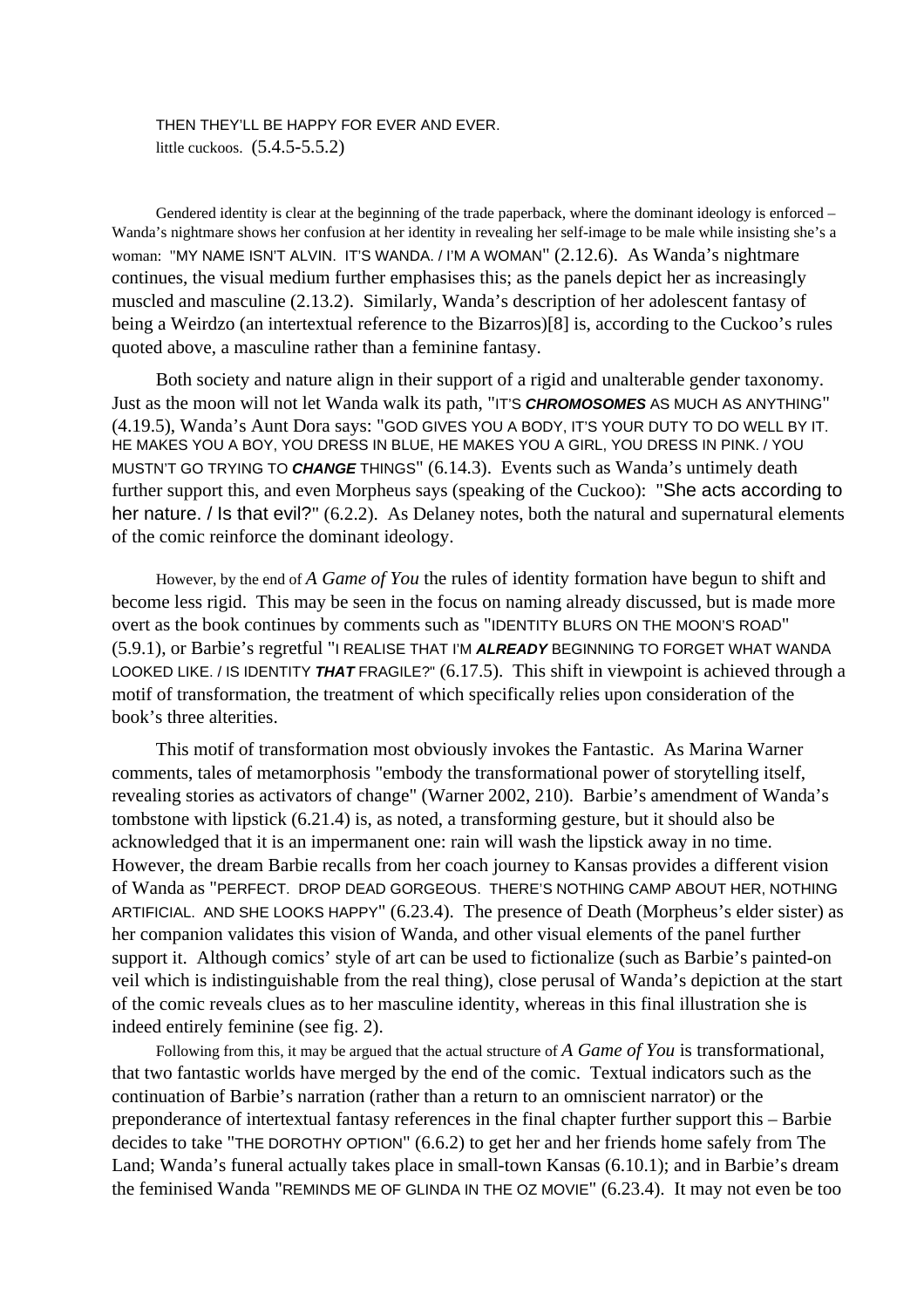much to suggest that Barbie's observation of her fellow Greyhound passengers—"THE MAN IN THE SEAT IN FRONT OF ME KEEPS WHISPERING, 'MR. WIGGLY HASN'T GOT NO NOSE' TO HIMSELF, THEN BURSTING INTO TEARS" (6.23.2)—may be another of Gaiman's literary jokes and refers to Nikolai Gogol's story *The Nose* (1835).[9] This story has often been aligned with Franz Kafka's *Metamorphosis* as a problematic example of the pure fantastic.

Barbie's comment on the names of the Kansas towns she passes—"THEY SOUND LIKE THE NAMES OF MAGIC KINGDOMS" (6.18.4)—again seems to indicate that the waking world has become fantastic, that the two spheres have merged. The transformative structure is most clearly evidenced by Wanda's now-possible gender transformation, and similarly by the Cuckoo's metamorphosis into the bird she so desperately longs to be (6.7.1-3). The result is that static notions (such as identity or home) are redefined as fluid and changeable, as in Barbie's comment that "I DON'T THINK HOME'S A PLACE ANYMORE. I THINK IT'S A STATE OF MIND" (6.15.3). This in itself again calls to mind A.B. Chanady's observation that "critics do not even agree whether it [the Fantastic] is a mode, a genre or an attitude towards reality" (Chanady 1985, 1). That Gaiman has also introduced alterities such as his land of Faerie—"WHICH IS A **PLACE**, BUT PERHAPS ALSO, I LIKE TO THINK, AN **ATTITUDE**" (Gaiman 1996, 10.9.1)—in this way further supports this reading.

Finally, notions of metafiction are supported by both the structure and content of the comic. Cornwell notes that metafiction "forms a part of the general uncertainty and discontinuity of much recent fiction" (Cornwell 1990, 158) and Gaiman's use of Morpheus as a point of reference to contrast with the uncertainties of the other worlds in *A Game of You* further supports this. Morpheus's presence validates certain worlds (such as Barbie's final vision of Wanda) and, read in this way, his creation (and subsequent uncreation) of The Land redefines *A Game of You* as metafiction about the power of fantasy worlds (or fiction) to change real life. This view is further informed by Maurice Blanchot's treatise on the space of literature, and specifically his observations that literature/fiction leads to reality (and not vice versa) (Blanchot 1982a, 47). As Mark Currie says: "the realistic novel constructs, rather than reflects, the real world, or, to put it another way, [that] the outside world is always mediated by language and narrative, however much it is naturalized by the transparency of realistic language" (Currie 1998, 62). The fantasy alterities of *A Game of You* support this view of literature as the source of our construction and understanding of reality and identity.

## Case study: *The Sandman: The Kindly Ones*

*The Kindly Ones* (the ninth *Sandman* graphic novel) tells the story of Lyta Hall's quest to find her son Daniel and revenge herself on Morpheus.[10] As such, it employs many of the same motifs and themes identified in *A Game of You*, specifically those relating to notions of gender and identity. However, the treatment of these varies wildly in places: whereas the alterities of *A Game of You* are distinct and equally valid, *The Kindly Ones* places us in doubt as to the mere existence of many of the fantastic worlds it depicts. It is hoped that the previous case study may therefore inform this discussion.

It should initially be noted that the fantastic elements of *The Kindly Ones* are, unlike those of *A Game of You*, drawn from established myths. These include the triple goddess (a pagan figure that has been thoroughly documented, for example by Robert Graves in *The White Goddess*); the Norse gods (whose names are familiar from legend); and well-known fairy-tale and literary characters such as Puss-in-Boots (Gaiman 1996, 4.10.1) or the Puck.[11] The fantastic elements of the text are, in this sense, simultaneously validated and revealed as pure fiction.

It may not be too much to suggest that using intertextuality and legend in this way validates other elements of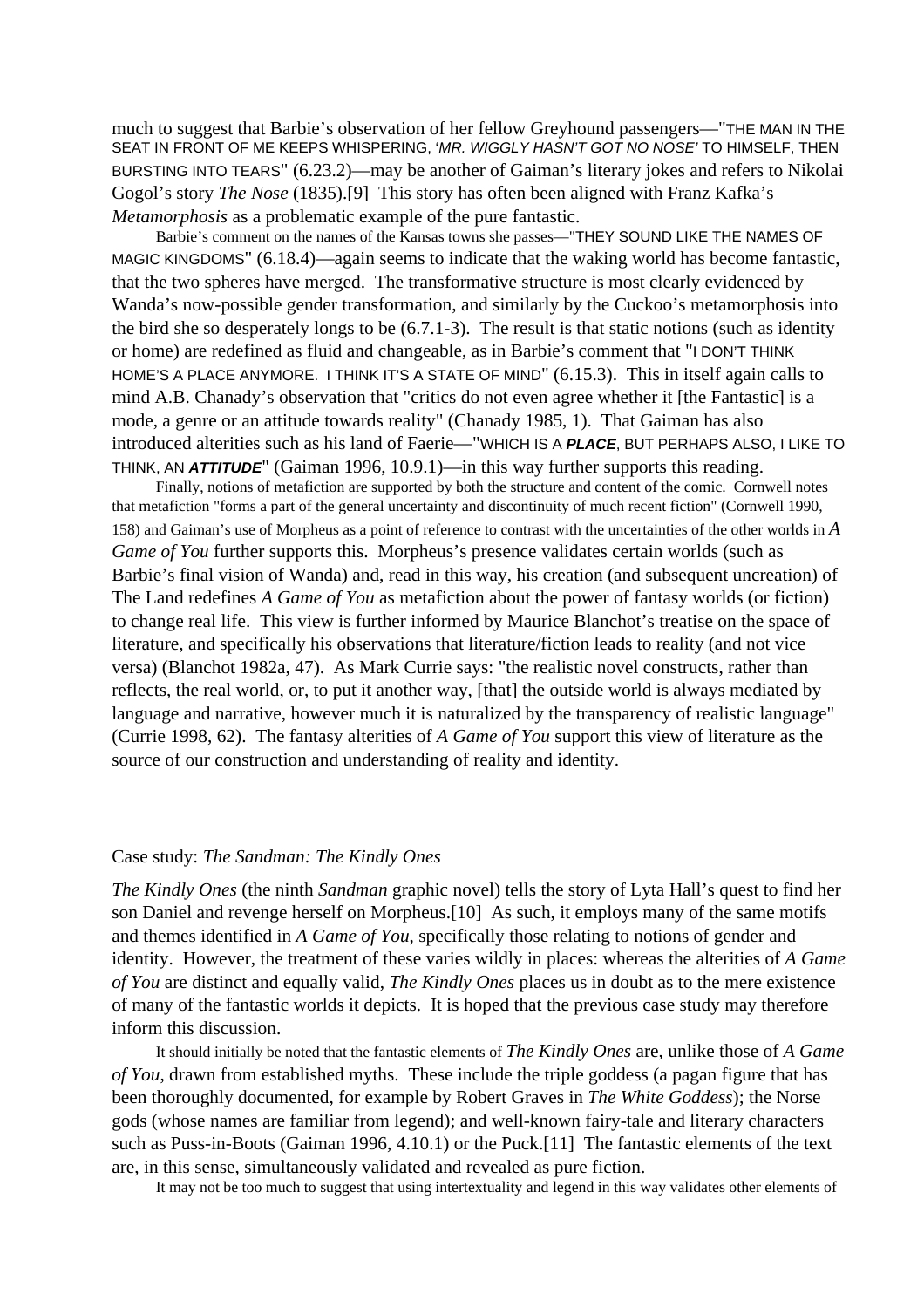the text—for example the Three tell Lyta that "THERE'S A DOWNSTAIRS IN EVERYBODY. THAT'S WHERE WE LIVE" (2.15.2). This supports the notion (that there are multiple worlds inside everybody) previously expressed in *A Game of You*. Other observations such as Larissa's statement "NOTHING IS TOO CUTE AND SWEET TO BE DANGEROUS" (7.14.5) also refer back to this text. [12] Comments on the inevitability of acting according to one's nature are also reiterated by characters including the Corinthian and Matthew (5.11.1-2) and the Puck (10.13.2).

Similarly, the doubling of characters observed by Samuel Delaney in *A Game of You* is repeated here—for example the gorgons Stheno and Euryale (4.16.4)—are paralleled visually with "real" characters such as Chantal and Zelda who were first introduced to us in *The Doll's House* (Gaiman 1990, 6.2.4). Characters such as the witch Thessaly (now calling herself Larissa) also reappear, and her new identity alerts us to the importance of naming, a motif repeated in this text. Apparent in the thingless name that is the recreated Corinthian, or the snake Geryon's discourse on the etymology of Lyta's name (4.18.3), the implications of naming are however explored most deeply (and, again, tied to notions of gender and ideology) when Lyta finally encounters the Kindly Ones:

LYTA I AM SEEKING THE FURIES. MOTHER **NOT** THE FURIES, MY LOBELIA. THAT'S SUCH A **NASTY** NAME. IT'S ONE OF THE THINGS THEY **CALL WOMEN**, TO PUT US IN OUR **PLACE**… THE THREE **TERMAGANT.**  shrew. virago. vixen. witch. bitch. (7.21.5-6)

The titular Kindly Ones are also referred to as the Furies, the Erinyes, the Eumenides, the Hounds of Hades, the Dirae and the Morrigan. By using these Greek, Roman and Celtic names interchangeably, Gaiman establishes their function as primary rather than their name, and as such they may also be read as nameless things.

Notions of transience are also explicitly mentioned in the text (5.6.2) and the transformation motif appears many times – most obviously and literally in Daniel's transformation into Morpheus (13.22.1-6), but also in Loki's fight with the Corinthian, during which he changes form many times (9.12.1-6); or when Lyta sees Larissa as a white bird (7.3.3-6). These last two emphasize the role of perception within the Fantastic. Transformation also exists on a structural level, as Morpheus's humanization is shown to be the catalyst for all the events of *The Kindly Ones*. As he says: "I told Ishtar that she was wrong. That I was not changed. That I did not change. But in truth, I think I lied to her" (11.6.7), and his newfound humanity is also evidenced visually when the Furies inflict physical harm upon him (11.19.4).

Like naming, transformation is also linked to gender, for example in the revelation that the character of Vixen LaBitch is Rose Walker's old landlord Hal (12.10.1). It should also be noted that the very first panel of the trade paperback begins "THERE'S A DREAM IN WHICH HUGE FACELESS WOMEN WITH WOLVES ASTRIDE THEM ARE CHEWING AT MY ENTRAILS AND LEGS" (1996, 'Prologue' 1.1). Although unlinked to the rest of the book this initial image of faceless women resonates with the multiple, confused female identities that are subsequently explored in the text.

Lyta herself is doubled and multiplied in various ways: initially when she sees her reflection in a shop window and engages in debate with two identical versions of herself: "WHO **ARE** YOU?" "TAKE A MOMENT TO REFLECT" (5.21.2). She later engages in similar conversation in front of another mirror, seeing herself in a variety of forms – as the sophisticated Lyta of the first few pages of the book; as a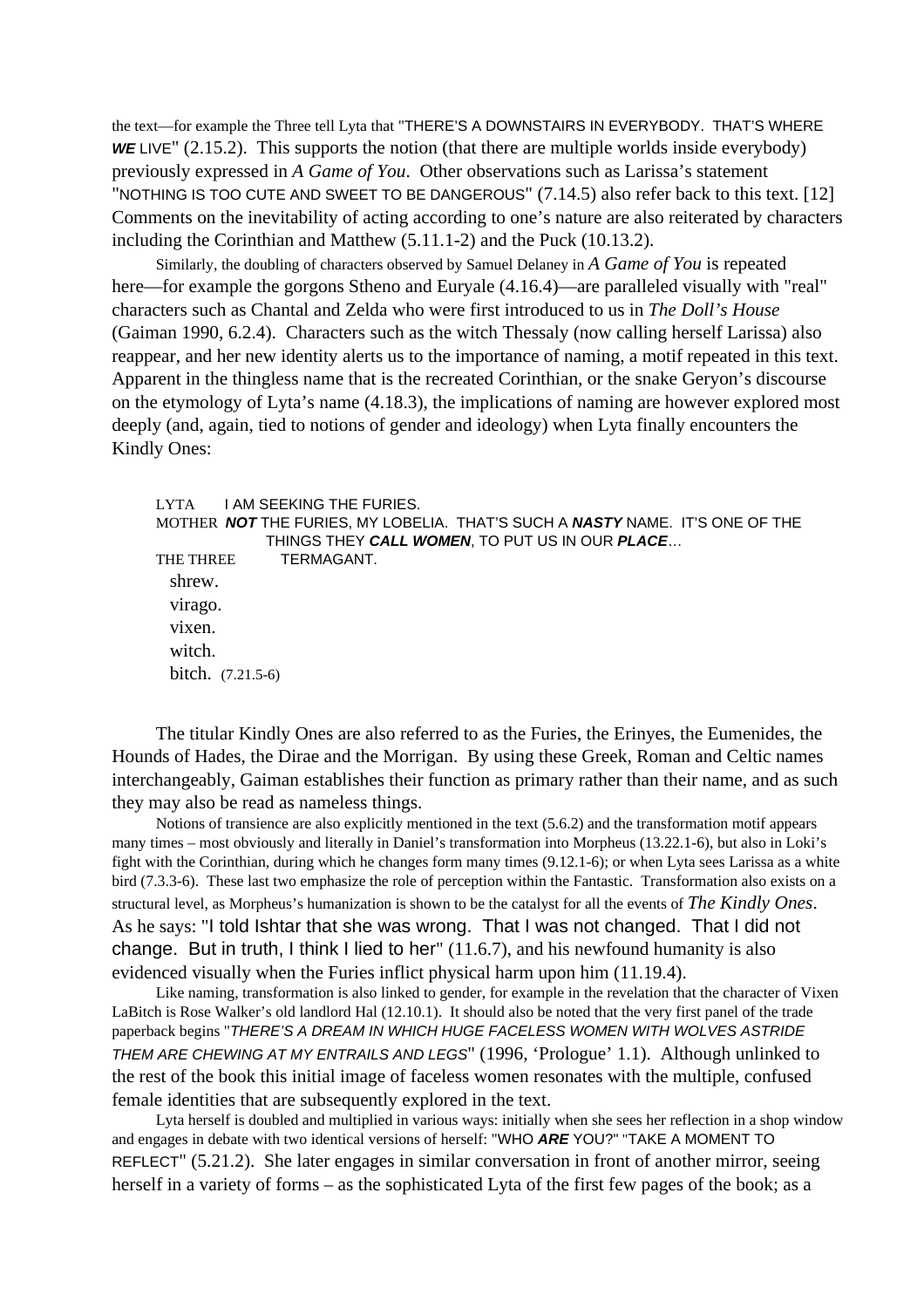child; as the Fury; and in her current deranged state, daubed with Larissa's protective potion (7.17.2-6). These contradictory visions of Lyta cast doubt on the existence of the various alterities she has wandered through; as these seem to coexist in the same physical space, we may conclude that Lyta's body remains in the waking world/reality.

After entering what can be perceived as either a world of myth or a hallucination, the panel where she wakes is triplicated (fig. 3). We see Lyta as she appears in the waking world, Lyta as she appears in her hallucination or "myth world," and Lyta as she appears in The Dreaming, as one of the Furies. One effect of this is to validate all three perspectives, encouraging the reader not to dismiss two of the three versions as unreal. The reader is forced to hesitate throughout *The Kindly Ones* as pictures of Lyta in her myth world are doubled with the waking world. This hesitation is frequently mirrored in the semantics of the tale: themes of perception are emphasized again and again, most overtly when Morpheus dies and we are repeatedly told that what is being mourned is no more than "A PUH-POINT OF VIEW" (Gaiman 1997, 44.4).

As also seen in *A Game of You*, two alterities are set up alongside The Dreaming, which remains as a fictive point of reference. Although the hallucinatory quality of Lyta's myth world, the doubling of its characters with people and objects in reality (see fig. 4; also 6.19.6-8) could imply that it is entirely fictional, other events belie this. For example, a homeless man comments of Lyta: "SHE'S GOT SNAKES IN HER HAIR. AND SHE'S NOT ALONE IN HER HEAD ANY MORE" (5.17.8), which is how she does indeed appear in her myth world.

**Again, the myth world seems to comment on the real-world alterity – while the Three appear in many forms, their existence may most obviously be linked to the three main characters such as Zelda (the crone), Lyta (the mother) and Rose (the maiden). All the female characters of the book fit into this sort of triple-part structure –not only do the Three appear as the Fates and the Furies but also as mortals when Rose Walker returns to the nursing home where her grandmother spent her life (Gaiman 1996, 6.8.3). Of these three old ladies, Helena (whose last name is unpronounceable, according to the other two) may well represent Lyta's mother, Helena Kosmatos, the golden-age Fury.**[13] In response to a story, Helena comments that:

ACTS OF REVENGE ARE SANCTIFIED. I HAVE ALSO DONE IT. I SPENT TWO DECADES LOOKING FOR THE MAN WHO HAD KILLED A PERSON I LOVED. I HOUNDED HIM FOR YEAR AFTER YEAR AFTER YEAR, ACROSS THE WORLD… […]

EVENTUALLY, I KILLED HIM. FIRST, THOUGH, I DESTROYED HIS LIFE. (6.19.1-2) This certainly fits with the idea and the purpose surrounding the Furies, and Helena's subsequent denial and then affirmation of her story (6.19.3) further comments on the impossibility of establishing truth with any certainty.

Similarly, notions of reality are completely denied more than once, whether this is indicated subtly (Larissa reads a book entitled "WHEN REAL THINGS HAPPEN TO IMAGINARY PEOPLE" (13.20.2) whose title signifies Harold S. Kushner's popular bestseller while replacing its notions of "bad" and "good" with these concepts) or more obviously, as when Delirium threatens Mazikeen: "IF YOU DON'T LET ME **IN** I WILL TURN YOU INTO A DEMON HALF-FACE WAITRESS NIGHT-CLUB LADY WITH A CRUSH ON HER BOSS [Lucifer], AND I'LL MAKE IT SO YOU'VE **BEEN** THAT FROM THE BEGINNING OF TIME TO NOW AND YOU'LL NEVER **EVER** KNOW IF YOU WERE ANYTHING **ELSE** AND IT WILL ITCH INSIDE YOUR HEAD WORSE THAN LITTLE BUGSES" (12.7.3). Of course, this is precisely what Mazikeen is. Such a statement refutes any notion of an objective, unalterable reality, further confirming that we should read the settings as fantastic alterities.

Perhaps this is the one of the fundamentals that underlies the medium itself: to write a comic book is not a way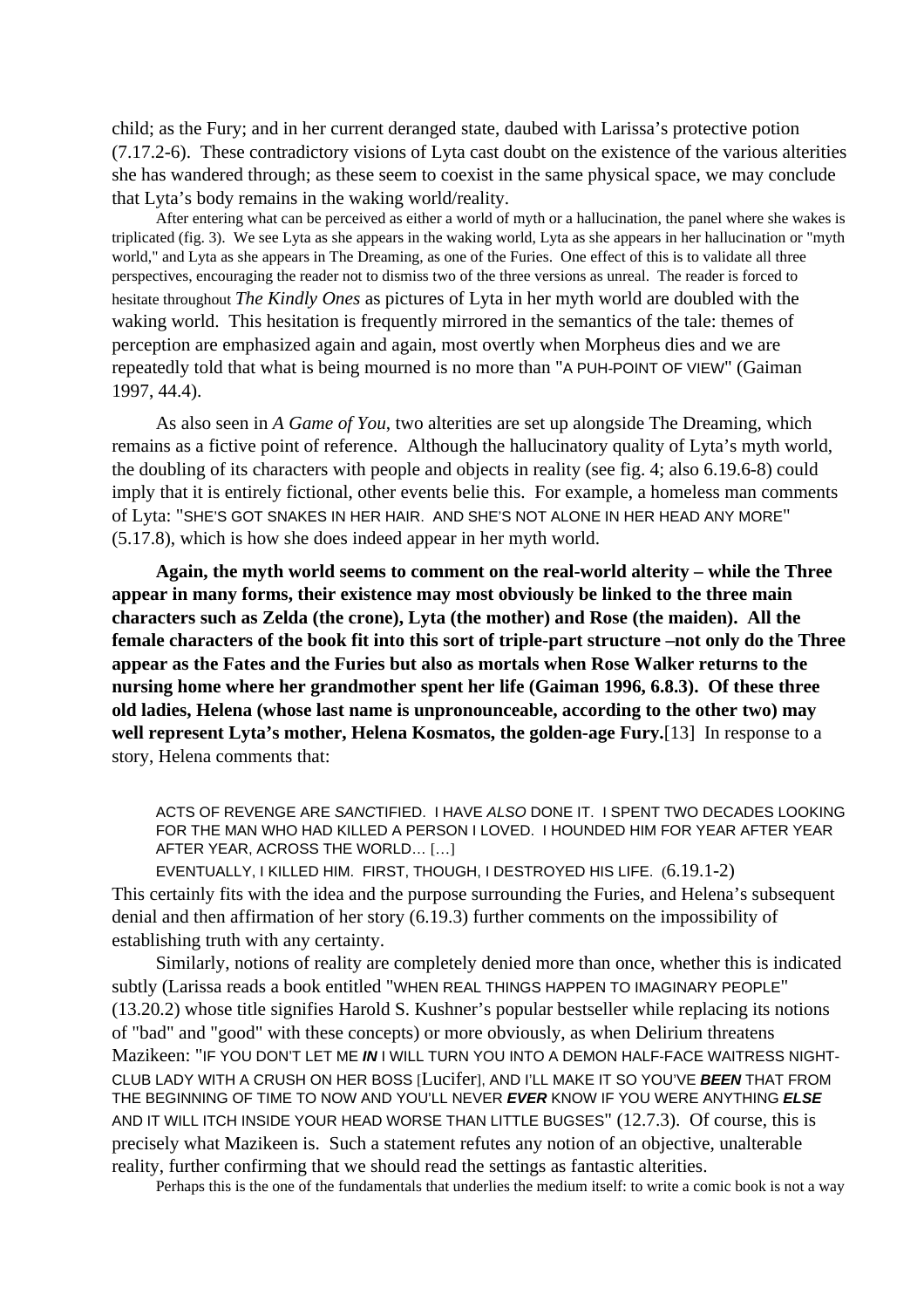of telling a story with illustrations replicating the world it is set in, but a creation of that fantastic world from scratch. In this sense the medium evokes the hyperreal and supports Blanchot and Currie's view of literature as previously mentioned.

As seen from the intertextual references identified above, the irony of Lyta/Fury working with the Furies is obvious; however, Gaiman again uses the medium to emphasize this. In basing his pictures of both the Fates and the Furies on the three witches from the 1970s DC title *The Witching Hour*, Gaiman grounds his version of the Furies within his industry and within the DC universe, itself an alterity that exists in a state of the hyperreal. In this way, intertextuality is used to further emphasize the role of the Fantastic.

While the disturbing presence of multiple worlds is enhanced by the visual nature of the medium (a good example is the splash page at 4.7), its verbal elements are equally disconcerting. Underdetermined and unexplained signifiers such as Morpheus's "reflectory" (11.24.2) or the "NIMBIC GLIMMERING" (5.15.4) haunt the text, as do the overdetermined—words with multiple meanings are mentioned but undefined (10.19.4); as when the Puck says to the Corinthian: "I SHALL RESTRAIN MYSELF FROM ENQUIRING WHETHER YOU TAKE YOUR NAME FROM THE LETTERS, THE PILLARS, THE LEATHER, THE PLACE, OR THE MODE OF BEHAVIOUR..." (10.3.1).

Other textual features such as unreliable narration (provided by Lyta) further evidence the existence of the Fantastic. In fact, this narrative strategy is taken to a new level as the narration provided by Destiny's book, which throughout *The Sandman* has prefigured the comic's narration, and, as such, emphasized its validity (11.14.3-4) is shown to be uncharacteristically uncertain by the existence of multiple Destinies (3.10.1-2; 7.11.2; 11.14.2; 11.15.1-2). Both the metafictional function of Destiny's narration and its sudden unreliability are typical of the Fantastic.

All these textual features evidence the Fantastic, which is again linked to notions of gender. Lyta's quest to find her son is semantically, if not structurally, feminized: the fairy-tale figures she encounters include a female Puss-in-Boots (contrary to the Perrault version of the tale, though present in Strapola and Basile's versions), a female Cyclops, and a maiden who is attempting to free her prince from his imprisonment in a castle (4.10.1-5; 4.9.1-4; 4.8.1-6).[14] These standardized figures support Propp's model of the wondertale (which focuses on functions rather than characters) and also enable metafictional comment on the nature of fairy tale, for example as when Puss tells Lyta:

| <b>PUSS</b>  | I INTEND TO WAGER THE SILVER COLLAR AROUND MY NECK THAT THE OGRE |
|--------------|------------------------------------------------------------------|
|              | CANNOT CHANGE ITSELF INTO THREE THINGS THAT I SHALL NAME FOR IT. |
| <b>LYTA</b>  | WILL THE THIRD SHAPE BE A MOUSE?                                 |
| <b>PUSS</b>  | OF COURSE                                                        |
| <b>LYTA</b>  | BUT  DON'T THEY EVER LEARN?                                      |
| <b>PUSS</b>  | THEY CAN'T. THEY'RE PART OF THE STORY. JUST AS I AM.             |
| $(4.10.4-5)$ |                                                                  |

Mark Currie states that "theoretical fiction is a performative rather than a constative narratology, meaning that it does not try to state the truth about an object-narrative but rather enacts or performs what it wishes to say about narrative while itself being a narrative" (Currie 1998, 52). As theoretical fiction, *The Sandman* concerns itself with the telling of stories and invokes the Fantastic in this regard, as seen from the textual features examined thus far. In both these trade paperbacks The Dreaming is contrasted with various alterities, whose fantastic elements comment on their mimetic ones. As seen in the work of Maurice Blanchot, here fiction informs fact: supporting Diane Elam's observation that "romance threatens to expose 'reality' as a constructed referent rather than a 'natural' state of existence to which we all naturally, textually,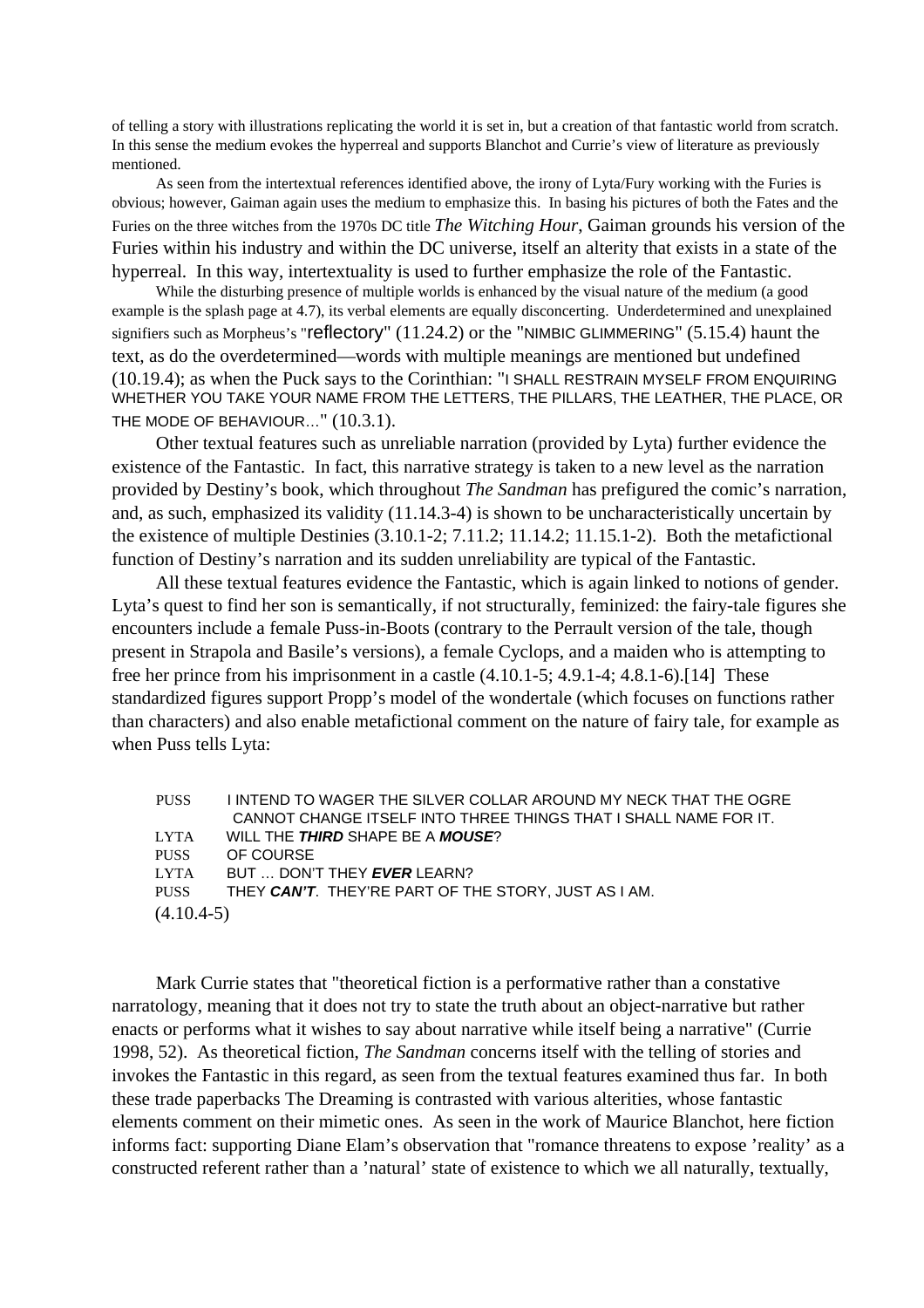#### refer" (Elam 1992, 8).

A debate on nature, change and gender seems to underlie both stories, as Gaiman repeatedly questions the idea of identity and being true to one's nature. While many characters ostensibly believe that nature is fixed and unchanging this is persistently belied by many of the texts' themes and motifs, such as the focus on transformation or the presence of characters such as Loki.[15] The conclusion of *The Kindly Ones* does not provide any real answers to this debate: we are aware that Morpheus's destruction has been caused by both the changes he has made in himself as a consequence of his eighty-year imprisonment (in *The Sandman: Preludes and Nocturnes*) and his inability to change enough (Gaiman 1996, 13.6.3- 6).[16] Similarly, although we are given the impression throughout the text that Lyta is acting outside any notion of fate (as indicated by the conflicting Destinies that appear), Morpheus's death has in fact been prophesized by Cluracan and we have already seen his funeral procession (Gaiman 1994, 6.18.1; 6.19.1-3). In prolonging such thematic uncertainty *The Sandman* again evokes the Fantastic.

### Conclusion

In the broadest possible terms, the Fantastic is based around a notion of hesitation between reality and the marvelous (Todorov 1975, 25), achieved through the co-presence of natural and supernatural elements. It takes place in an alterity that may be defined in terms of its relationship with reality; however, Diane Elam comments further that: **"**Romance does not offer alternative realities, rather it underscores the fictionality of the 'real' and the unreality of culture**"** (Elam 1992, 49-50). As such, the fantastical coexistence of the natural and supernatural within *The Sandman* destabilizes our understanding of both reality and fantasy, leading us towards a linguistic situation where meaning cannot ever be firmly established.

Such indefinite, multiple linguistic meanings also reference postmodernism and, it therefore seems that another way of approaching this hesitation is in postmodern terms. In this sense, hesitation becomes a response to the lack of a grand narrative dictating the conventions of subject and form to establish reality. Like the Fantastic, the comics medium exposes the notion of "reality" as a constructed referent, which the text's alterities comment on. The nature of the medium allows for the construction and sustenance of multiple worlds without recourse to a stable notion of reality. This uncertainty extends to other elements of the text and, as the reader's hesitation destabilizes interpretation of reality versus fantasy, absolute meaning is denied. It therefore seems that comics offer what might be best described as a postmodern vision of the Fantastic.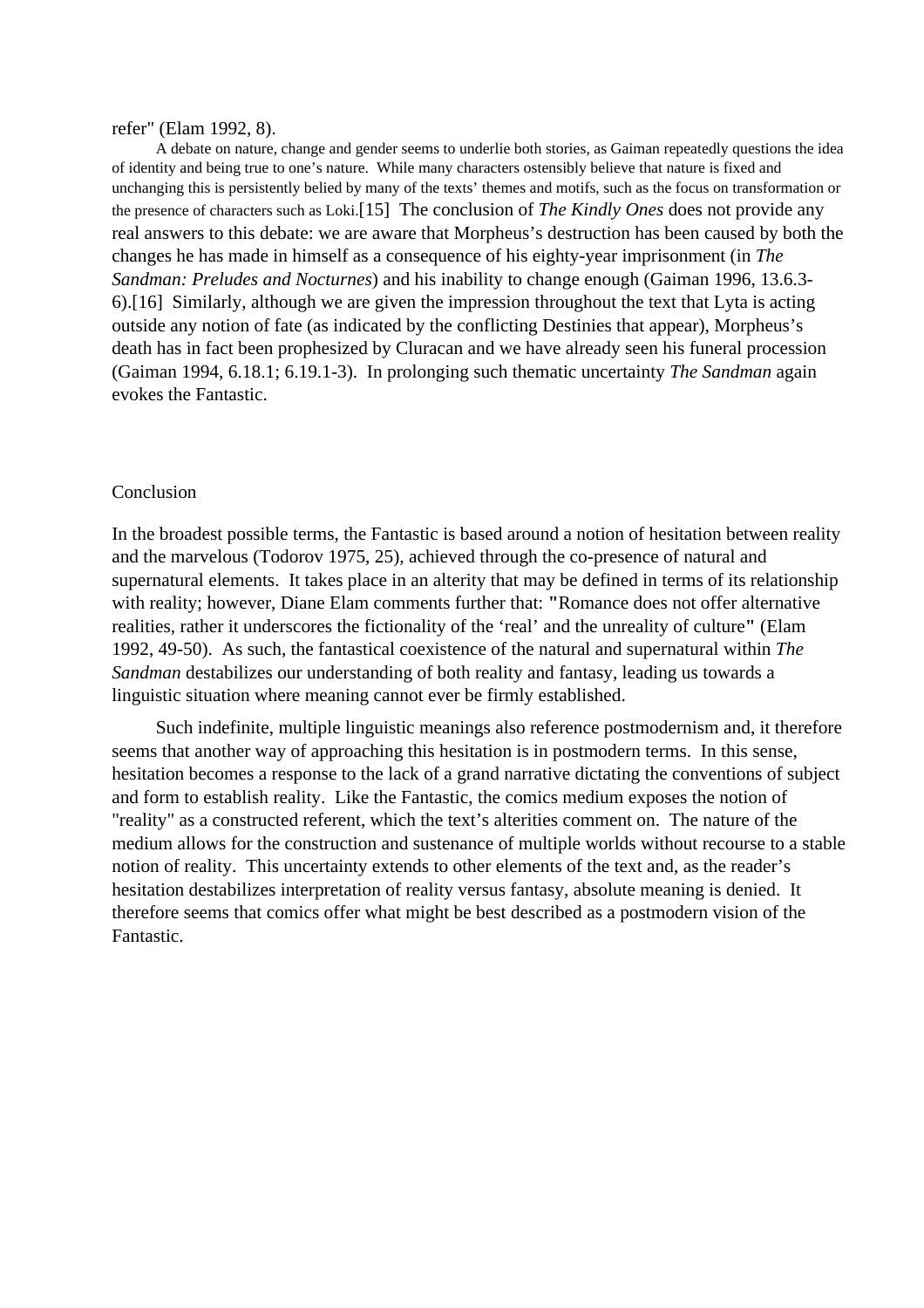## Biographical information

Julia Round lectures in the Media School at Bournemouth University, UK, and edits the academic journal Studies in Comics. She has published and presented work internationally on cross-media adaptation, television and discourse analysis, the application of literary terminology to comics, the graphic novel redefinition, and the presence of gothic and fantastic motifs and themes in this medium. She holds a PhD in English Literature from Bristol University, England, and MA in Creative Writing from Cardiff University, Wales, and has previously taught at Central St Martins College of Art and Design, London, and Bristol University.

# Illustrations

All images © DC Comics. As very brief extracts in proportion to the text, these should fall within the criteria for fair use, which cite scholarship, research and criticism as permissible.



# Fig. 1

Neil Gaiman and Shawn McManus (Gaiman 1993, 4.14.3-5)

Fig. 2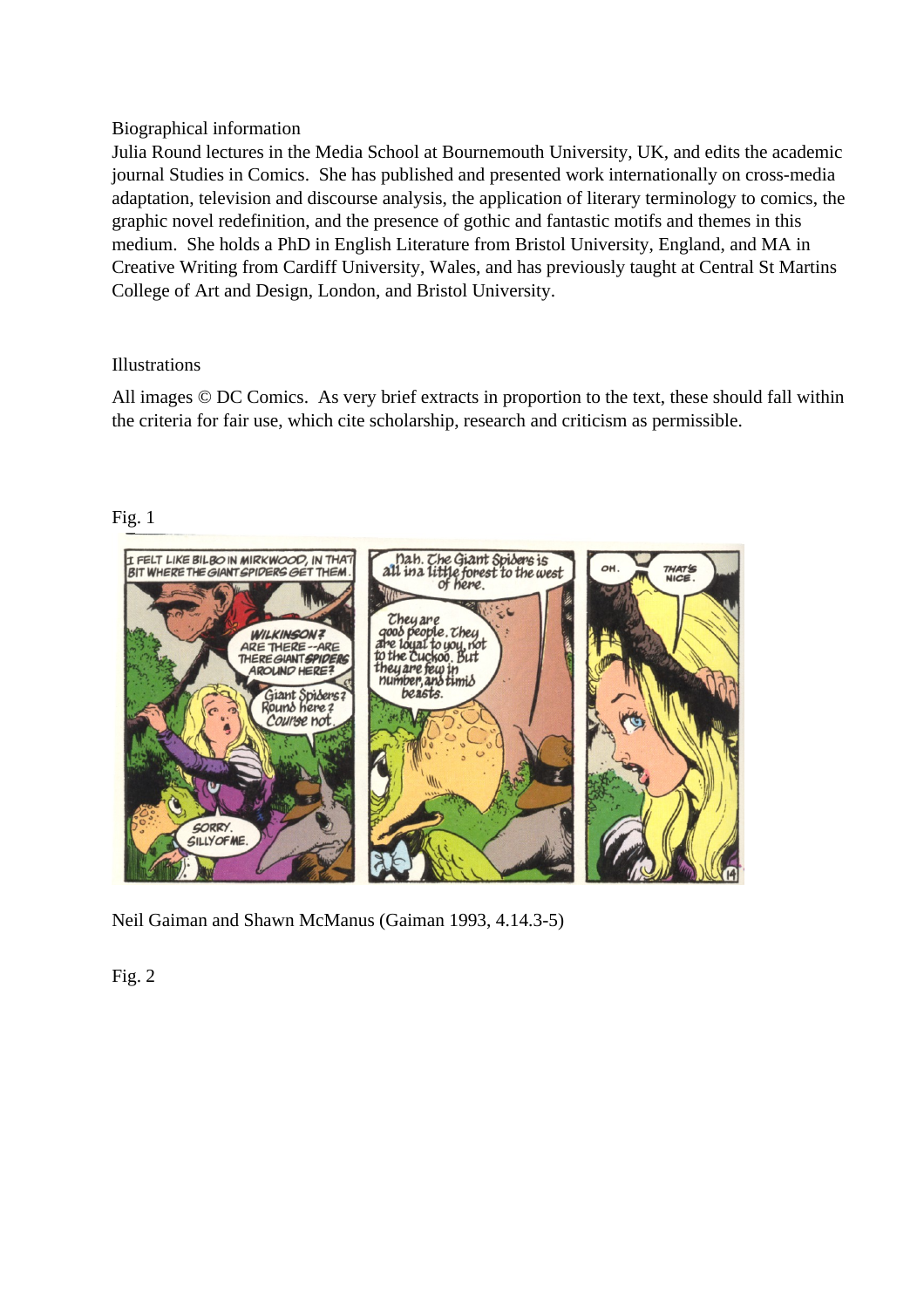

 $|($ Gaiman 1993, 1.9.6 $)$ 

| By Neil Gaiman and Shawn McManus | By Neil Gaiman and Shawn McManus| |<br>| (Gaiman 1993, 6.23.6)



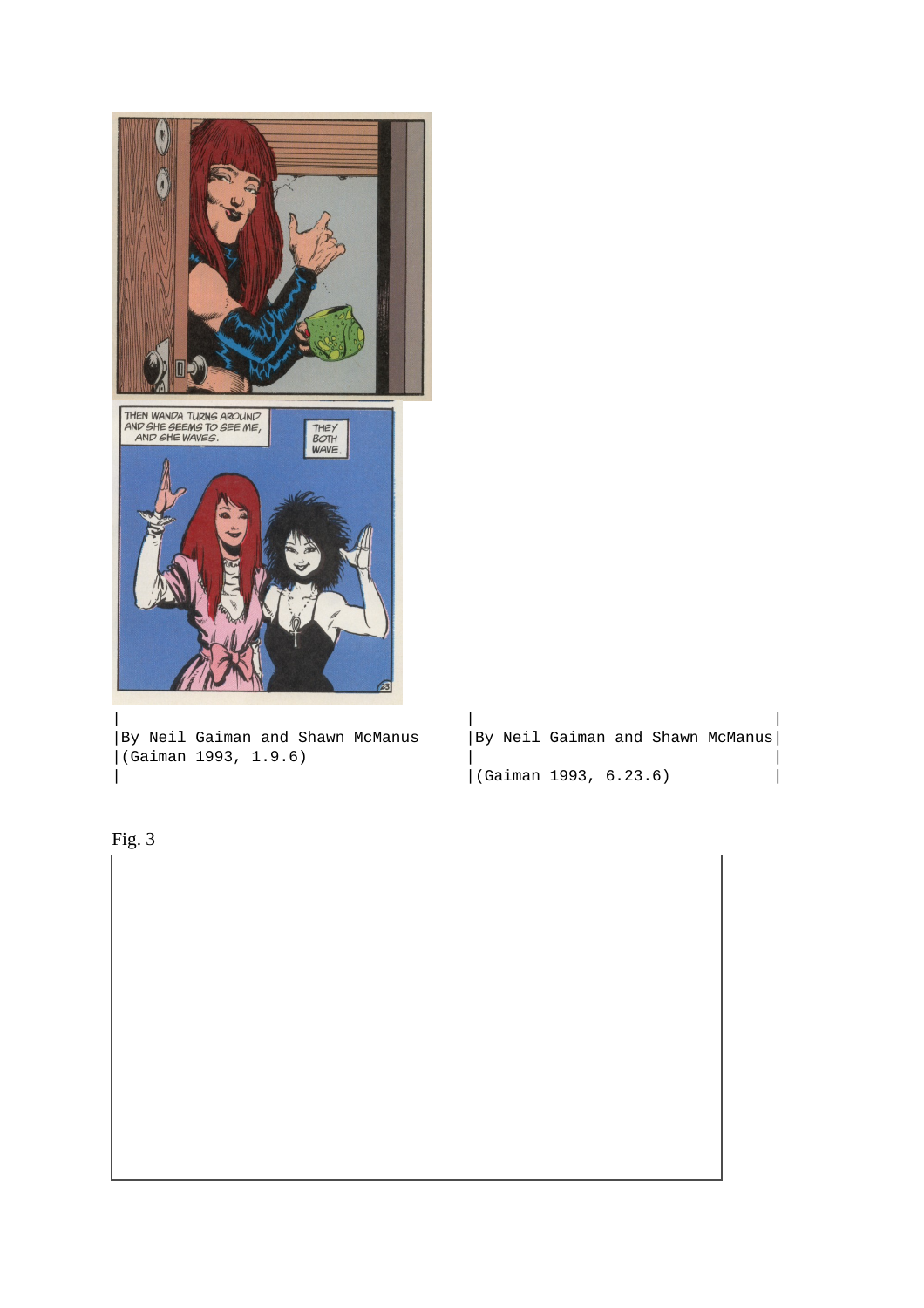By Neil Gaiman and Marc Hempel (Gaiman 1996, 13.7.2-4)

### References

Bannerman, K. 2002. 'A Short Interview with Jack Zipes', *Biting Dog Press* <http://www.bitingdogpress.com/bd.html> [accessed 6 June 2002]

Blanchot, M. 1982a. *The Space of Literature*, London: University of Nebraska Press

\_\_\_\_\_\_\_ 1982b. *The Sirens' Song*, ed. by Gabriel Josipovici, trans. by Sacha Rabinovitch, Brighton, Sussex: The Harvester Press

Brooke-Rose, C. 1981. *A Rhetoric of the Unreal*, Cambridge: Cambridge University Press

Campbell, J. 1993. *The Hero with a Thousand Faces*, London: Fontana

Carden, P. 1980. 'Fairy Tale, Myth, and Literature: Russian Structuralist Approaches' in Strelka 1980, 179-197

Cawelti, J.G. 1976. *Adventure, Mystery and Romance: Formula Stories as Art and Popular Culture*, London: University of Chicago Press

\_\_\_\_\_\_\_ 1984. *The Six-Gun Mystique*, 2nd ed, Bowling Green, OH: Bowling Green State University Popular Press

Chanady, A.B. 1985. *Magical Realism and the Fantastic*, London: Garland

Cornwell, N. 1990. *The Literary Fantastic: From Gothic to Postmodernism*, London: Harvester **Wheatsheaf** 

Currie, M. 1998. *Postmodern Narrative Theory*, Basingstoke, Hampshire: Macmillan

\_\_\_\_\_\_\_ ed., 1995. *Metafiction*, London: Longman

Delaney, S.R. 1993. 'Skerries of the Dream', in Gaiman 1993, npag

Elam, D. 1992. *Romancing the Postmodern*, London: Routledge

Frye, N. 1963. *Fables of Identity*, New York: Harcourt, Brace & World

\_\_\_\_\_\_\_ 1990a. *Anatomy of Criticism*, London: Penguin Books

\_\_\_\_\_\_\_ 1990b. *Myth and Metaphor: Selected Essays, 1974-1988,* ed. by Robert D. Dehham, Charlottesville, VA: The University Press of Virginia

Gaiman, N., Mike Dringenberg and Malcolm Jones III. 1990. *The Sandman: The Doll's House*, 8-16, New York: DC Comics

Gaiman, N. and others. 1991. *The Sandman: Preludes and Nocturnes*, 1-8, New York: DC Comics

Gaiman, N. and others. 1993. *The Sandman: A Game of You*, 32-37, New York: DC Comics

Gaiman, N. and others. 1994. *The Sandman: Worlds' End*, 51-56, New York: DC Comics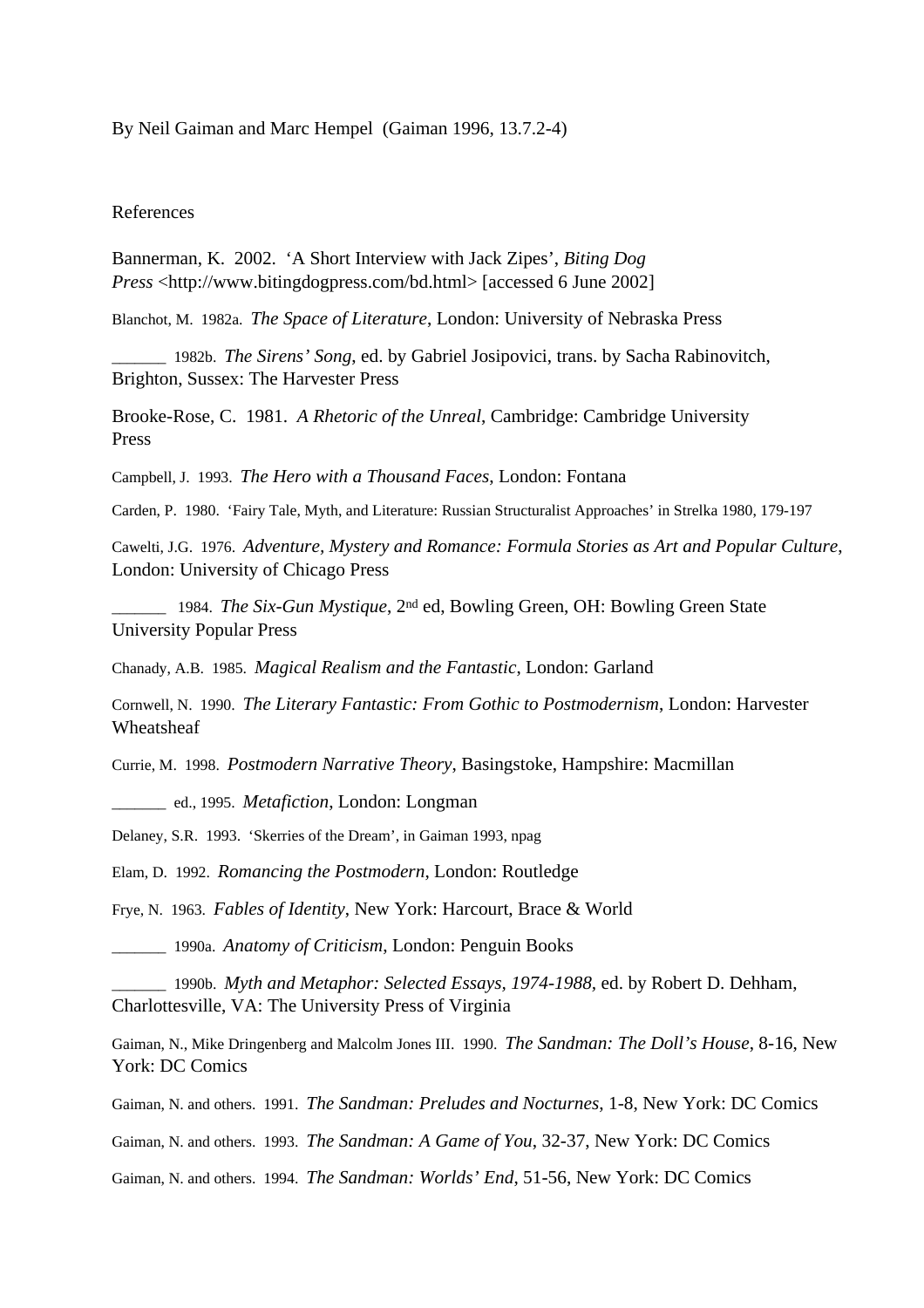Gaiman, N. and others. 1996. *The Sandman: The Kindly Ones*, 57-69, New York: DC Comics

Genette, G. 1980. *Narrative Discourse*, trans. by Jane E. Lewin, Ithaca, NY: Cornell University Press

Graves, R. 1961. *The White Goddess*, London: Faber & Faber

Holland, P. 1994. 'Introduction', in Shakespeare 1998, 1-117

Hume, K. 1984. *Fantasy and Mimesis*, London: Methuen

Hunt, P. 1994. *An Introduction to Children's Literature*, Oxford: Oxford University Press

Jackson, R. 1981. *Fantasy: The Literature of Subversion*, London: Methuen

\_\_\_\_\_\_\_ 1986. 'Narcissism and Beyond: A Psychoanalytic Reading of *Frankenstein* and Fantasies of the Double', in Coyle 1986, 43-53

Langley, N. and others. 1939. *The Wizard of Oz*, dir. by Victor Fleming. Metro-Goldwyn-Mayer

Latour, B. 1993. *We Have Never Been Modern*, trans. by Catherine Porter, New York: Harvester Wheatsheaf

Leach, E. 1969. *Genesis as Myth and Other Essays*, London: Jonathan Cape

\_\_\_\_\_\_\_ 1970. *Lévi-Strauss*, London: Fontana

Lévi-Strauss, C. 1978. *Myth and Meaning*, London: Routledge & Kegan Paul

\_\_\_\_\_\_\_ 1984. 'Structure and Form: reflections on a work by Vladimir Propp' in Propp 1984, 167-188

Lyotard, J. 1984. *The Postmodern Condition: A Report on Knowledge*, Manchester: Manchester University Press

Propp, V. 1968. *Morphology of the Folktale*, 2nd edn, Austin TX: University of Texas Press

\_\_\_\_\_\_\_ 1984. *Theory and History of Folklore*, Manchester: Manchester University Press

Rauch, S. 2003. *Neil Gaiman's The Sandman and Joseph Campbell: In Search of the Modern Myth*, Holicong, PA: Wildside Press

Rose, J. 1996. *States of Fantasy*, Oxford: Clarendon Press

Scholes, R. 1969. 'Towards a Poetics of Fiction: An Approach Through Genre', *Novel*, 2.2, 101-111

\_\_\_\_\_\_\_ 1970. 'Metafiction', in Currie 1995, 21-38

Shakespeare, W. 1998. *A Midsummer Night's Dream*, Oxford World's Classics edn, Oxford: Oxford University Press

Strelka, J.P., ed, 1980. *Literary Criticism and Myth*, University Park, London: Pennsylvania State University

Todorov, T. 1975. *The Fantastic: A Structural Approach to a Literary Genre*, New York: Cornell University Press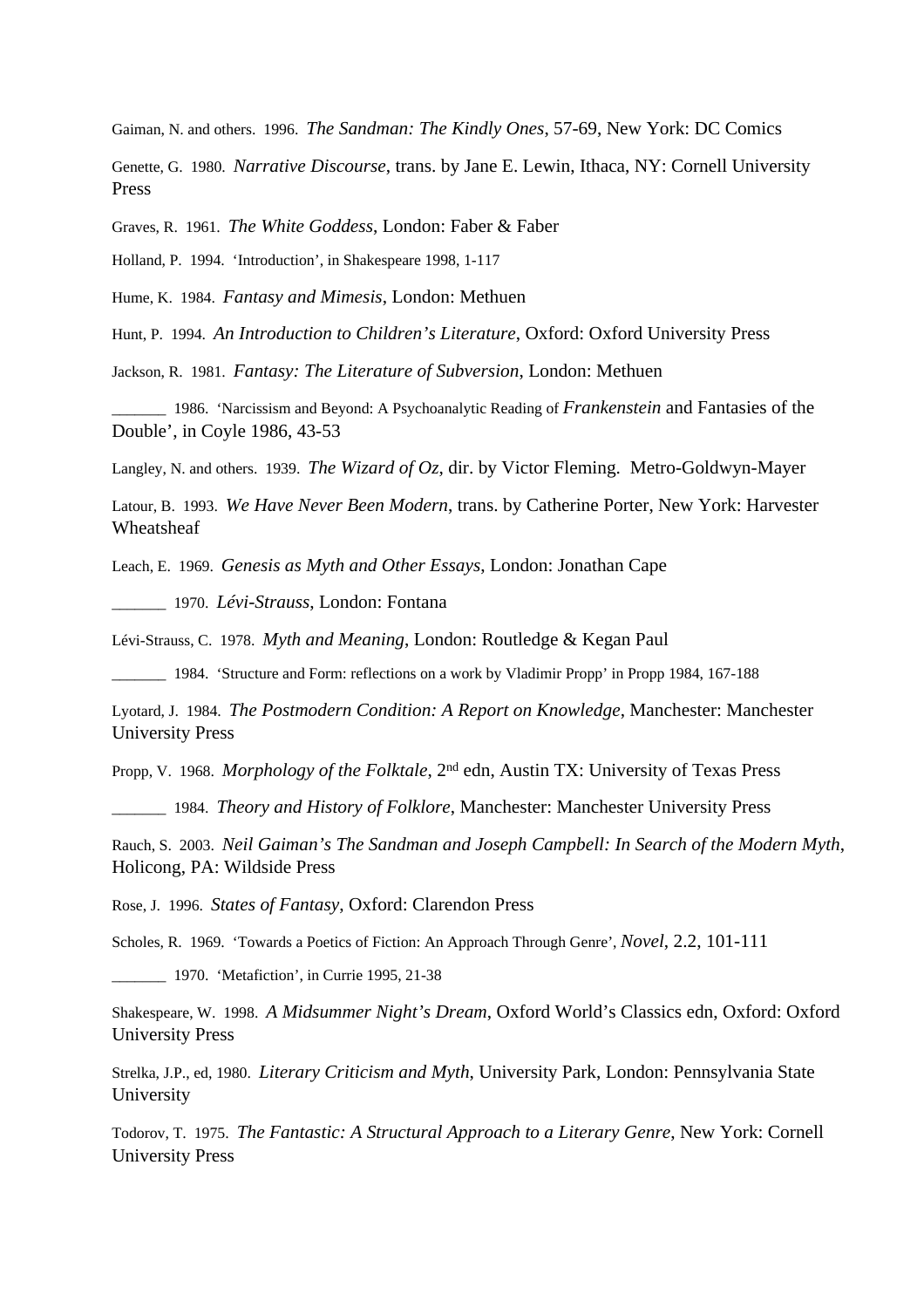Traill, N.H. 1996. *Possible Worlds of the Fantastic: The Rise of the Paranormal in Fiction*, London: University of Toronto Press

von Franz, M.-L. 1964. 'The Process of Individuation' in Jung 1964, 158-229

\_\_\_\_\_\_\_ 1973. *Interpretation of Fairytales*: Zürich, Switzerland: Spring Publications

\_\_\_\_\_\_\_ 1986. *Problems of the Feminine in Fairytales*, 7th printing, Dallas, TX: Spring Publications

Warner, M. 1995. *From the Beast to the Blonde*, London: Vintage

\_\_\_\_\_\_\_ 2000. *No Go the Bogeyman*, London: Vintage

\_\_\_\_\_\_\_ 2002. *Fantastic Metamorphoses, Other Worlds: Ways of Telling the Self*, Oxford: Oxford University Press

Waugh, P. 1984. 'What is Metafiction and Why Are They Saying Such Awful Things About It?', in Currie 1995, 39- 54

Zipes, J. 1988. *The Brothers Grimm*, London: Routledge

------------------------------------

\_\_\_\_\_\_\_ 2002. *Breaking the Magic Spell*, Lexington, KY: University Press of Kentucky

[1] Throughout I shall use the term 'comics' to refer to the medium itself (McCloud 1993, 4). Although it takes the form of a plural noun, the common usage when referring to comics as a medium is to treat it as singular.

[2] In 'Structure and Form' (an essay responding to *Morphology*) Lévi-Strauss states that Propp errs in his treatment of signifier and signified; that is, by attempting to separate grammar and vocabulary (in discarding the specifics of content (vocabulary) to focus on the stages of the structure (grammar)). Lévi-Strauss argues that these are inseparable in Myth since (as a metalanguage) it has no recourse to any level not created by its own rules. Therefore, everything is syntax, but simultaneously everything within is also vocabulary since the distinctive elements are words (Lévi-Strauss 1984, 188). However, Propp's response ('The Structural and Historical Study of the Wondertale') defends his approach, denying that he divides form and content since his analysis focuses on both plot and composition. His argument is that plot incorporates content and composition reflects form, so his work analyses both simultaneously (Propp 1984, 77). He goes on to turn Lévi-Strauss's own arguments against him: saying that, if content and form are inseparable, then he who analyses one is also analysing the other (77), and arguing that Lévi-Strauss overextends Propp's work to a generalised, abstracted level in order to critique it, when Propp's conclusions only refer to individual narratives and their specific laws (74).

[3] Barbie (first introduced to us in *The Doll's House*) is troubled when her old fantasy dream world (which she has not visited in some time) starts to invade her waking life. Due to interference from agents of the Cuckoo (The Land's evil ruler) she becomes trapped in this alterity. Her friends Hazel, Foxglove and Thessaly travel to her dream world to save her, calling down the moon to do so, which causes a hurricane to hit New York. They defeat the Cuckoo and return safely, although Barbie's transsexual friend Wanda (who remained behind in reality) and the other occupants of her apartment building are all killed by its collapse during the hurricane. The book concludes with Barbie travelling to Kansas to attend Wanda/Alvin's funeral, during which she dreams of a new world where Wanda's transformation is complete.

[4] In some trade paperbacks page numbering is retained from individual issues. In these instances I shall cite references as here, where 1.1.1 corresponds to part 1, page 1, panel 1. When quoting from comics I have used '/' or a new line to indicate divisions between speech balloons or narrative boxes, and imitated the use of font and style so far as is possible in order to avoid inflicting my own capitalisation, punctuation and so forth on the text.

[5] Home of the titular Sandman, Morpheus, one of seven deities known as The Endless and responsible for the domain of dreams.

[6] Although Gaiman is aware of the meaning of at least one of these words (Bender 1999, 120), as they remain unexplained within the text I feel justified in describing them as underdetermined. However, all date from the seventeenth century and variously refer to a sacred symbol ("hierogram"); an Elizabethan word for porcupine